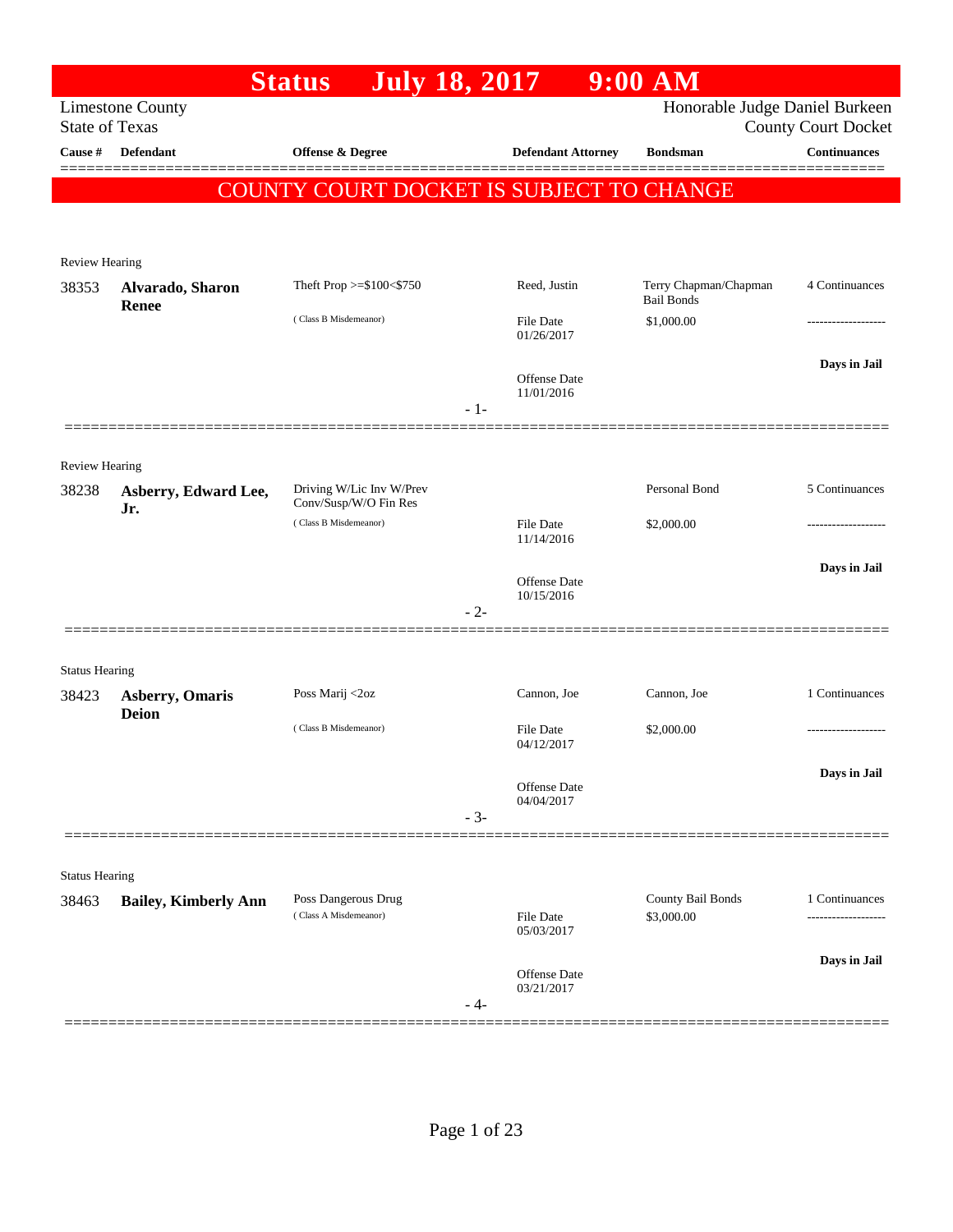|                       |                              | <b>July 18, 2017</b><br><b>Status</b>             |       |                                   | $9:00$ AM                       |                                                              |
|-----------------------|------------------------------|---------------------------------------------------|-------|-----------------------------------|---------------------------------|--------------------------------------------------------------|
| <b>State of Texas</b> | <b>Limestone County</b>      |                                                   |       |                                   |                                 | Honorable Judge Daniel Burkeen<br><b>County Court Docket</b> |
| Cause #               | Defendant                    | Offense & Degree                                  |       | <b>Defendant Attorney</b>         | <b>Bondsman</b>                 | <b>Continuances</b><br>======                                |
|                       |                              | COUNTY COURT DOCKET IS SUBJECT TO CHANGE          |       |                                   |                                 |                                                              |
|                       |                              |                                                   |       |                                   |                                 |                                                              |
| <b>Status Hearing</b> |                              |                                                   |       |                                   |                                 |                                                              |
| 38464                 | <b>Bailey, Kimberly Ann</b>  | Poss Cs Pg $3 < 28g$                              |       |                                   | County Bail Bonds               | 1 Continuances                                               |
|                       |                              | (Class A Misdemeanor)                             |       | File Date<br>05/03/2017           | \$3,000.00                      |                                                              |
|                       |                              |                                                   |       | Offense Date                      |                                 | Days in Jail                                                 |
|                       |                              |                                                   | $-5-$ | 03/21/2017                        |                                 |                                                              |
|                       |                              |                                                   |       |                                   |                                 |                                                              |
| <b>Status Hearing</b> |                              |                                                   |       |                                   |                                 |                                                              |
| 38465                 | <b>Bailey, Kimberly Ann</b>  | Poss Dangerous Drug<br>(Class A Misdemeanor)      |       | <b>File Date</b>                  | County Bail Bonds<br>\$3,000.00 | 1 Continuances<br>-------------------                        |
|                       |                              |                                                   |       | 05/03/2017                        |                                 |                                                              |
|                       |                              |                                                   |       | <b>Offense Date</b>               |                                 | Days in Jail                                                 |
|                       |                              |                                                   | $-6-$ | 03/21/2017                        |                                 |                                                              |
|                       |                              |                                                   |       |                                   |                                 |                                                              |
| <b>Review Hearing</b> |                              |                                                   |       |                                   |                                 |                                                              |
| 38267                 | <b>Beldin, Bryan Charles</b> | Driving W/Lic Inv W/Prev<br>Conv/Susp/W/O Fin Res |       | Reed, Benjie                      | County Bail Bonds               | 5 Continuances                                               |
|                       |                              | (Class B Misdemeanor)                             |       | <b>File Date</b><br>12/02/2016    | \$2,000.00                      |                                                              |
|                       |                              |                                                   |       |                                   |                                 | Days in Jail                                                 |
|                       |                              |                                                   |       | <b>Offense</b> Date<br>10/14/2016 |                                 |                                                              |
|                       |                              |                                                   | $-7-$ |                                   |                                 |                                                              |
| Review Hearing        |                              |                                                   |       |                                   |                                 |                                                              |
| 38386                 | <b>Bibles, Justin Wayne</b>  | Driving W/Lic Inv W/Prev                          |       |                                   | County Bail Bonds               | 3 Continuances                                               |
|                       |                              | Conv/Susp/W/O Fin Res<br>(Class B Misdemeanor)    |       | <b>File Date</b><br>02/23/2017    | \$2,000.00                      |                                                              |
|                       |                              |                                                   |       |                                   |                                 | Days in Jail                                                 |
|                       |                              |                                                   | $-8-$ | Offense Date<br>01/13/2017        |                                 |                                                              |
|                       |                              |                                                   |       |                                   |                                 |                                                              |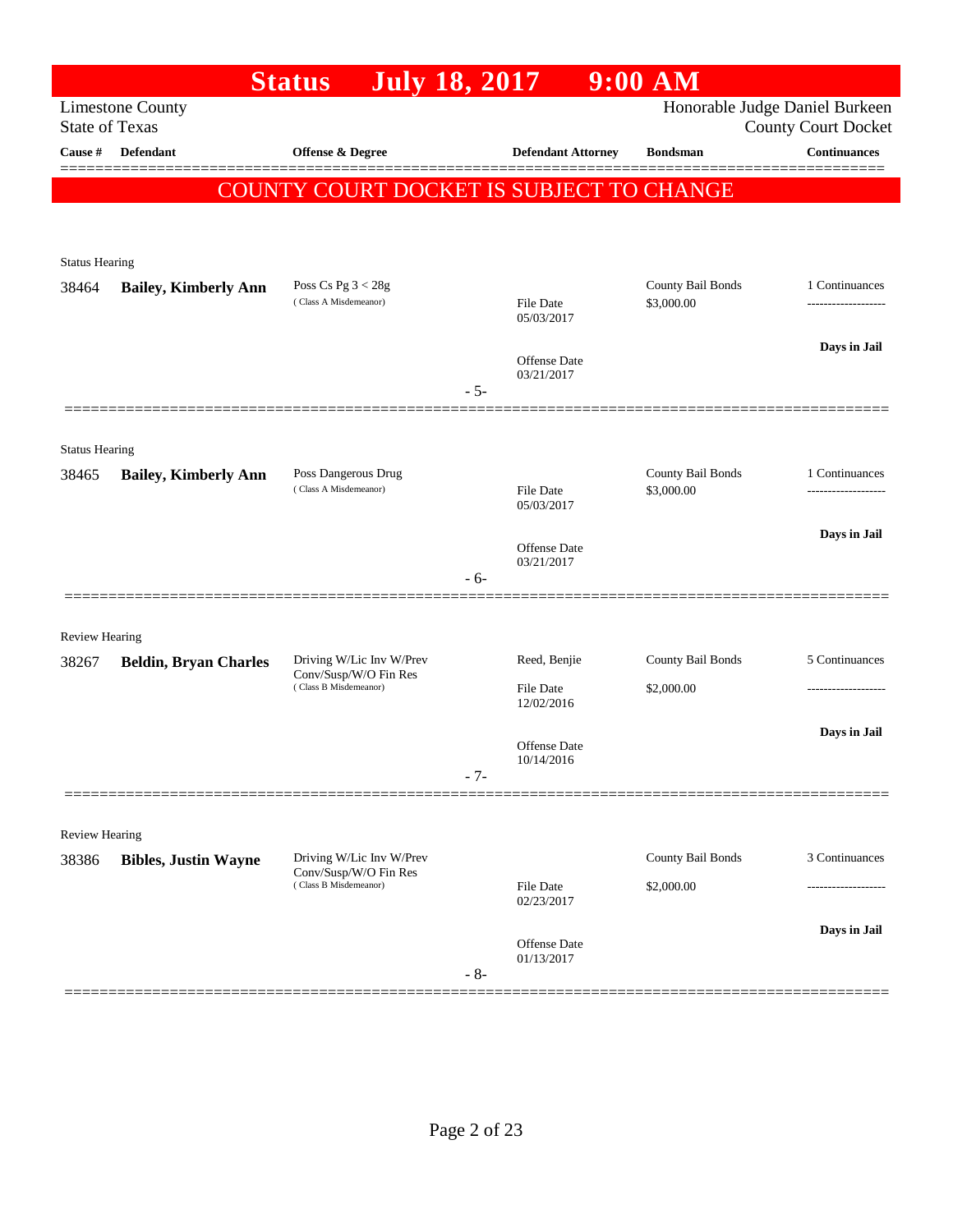| Honorable Judge Daniel Burkeen<br><b>Limestone County</b><br><b>State of Texas</b><br><b>County Court Docket</b><br><b>Continuances</b><br><b>Defendant</b><br>Offense & Degree<br><b>Defendant Attorney</b><br>Cause #<br><b>Bondsman</b><br><b>COUNTY COURT DOCKET IS SUBJECT TO CHANGE</b><br>Review Hearing<br>County Bail Bonds<br>Poss Marij <2oz<br>38387<br><b>Bibles, Justin Wayne</b><br>(Class B Misdemeanor)<br>\$2,000.00<br>File Date<br>02/23/2017<br>Offense Date<br>01/13/2017<br>$-9-$<br><b>Status Hearing</b><br>County Bail Bonds<br>Driving While Intoxicated Bac >=0.15<br>1 Continuances<br>38439<br>Brown, Billy Lee, Jr.<br>(Class A Misdemeanor)<br>\$2,000.00<br><b>File Date</b><br>04/24/2017<br><b>Offense Date</b><br>03/08/2017<br>$-10-$<br>Review Hearing<br>County Bail Bonds<br>False Drug Test Falsification Device<br>38318<br>Calame, Eric Van<br>(Class B Misdemeanor)<br>\$2,000.00<br><b>File Date</b><br>01/17/2017<br>Offense Date<br>11/23/2016<br>$-11-$<br><b>Status Hearing</b><br>Assault Causes Bodily Injury Family<br>Reed, Benjie<br>Reed, Benjie<br>3 Continuances<br>38368<br>Campbell, Tenisha<br>Member<br>Itavia Janta<br>(Class A Misdemeanor)<br>File Date<br>\$2,500.00<br>02/17/2017<br>Offense Date<br>01/21/2017<br>$-12-$ |  | <b>July 18, 2017</b><br><b>Status</b> | $9:00$ AM |                    |
|---------------------------------------------------------------------------------------------------------------------------------------------------------------------------------------------------------------------------------------------------------------------------------------------------------------------------------------------------------------------------------------------------------------------------------------------------------------------------------------------------------------------------------------------------------------------------------------------------------------------------------------------------------------------------------------------------------------------------------------------------------------------------------------------------------------------------------------------------------------------------------------------------------------------------------------------------------------------------------------------------------------------------------------------------------------------------------------------------------------------------------------------------------------------------------------------------------------------------------------------------------------------------------------------|--|---------------------------------------|-----------|--------------------|
|                                                                                                                                                                                                                                                                                                                                                                                                                                                                                                                                                                                                                                                                                                                                                                                                                                                                                                                                                                                                                                                                                                                                                                                                                                                                                             |  |                                       |           |                    |
|                                                                                                                                                                                                                                                                                                                                                                                                                                                                                                                                                                                                                                                                                                                                                                                                                                                                                                                                                                                                                                                                                                                                                                                                                                                                                             |  |                                       |           |                    |
|                                                                                                                                                                                                                                                                                                                                                                                                                                                                                                                                                                                                                                                                                                                                                                                                                                                                                                                                                                                                                                                                                                                                                                                                                                                                                             |  |                                       |           |                    |
|                                                                                                                                                                                                                                                                                                                                                                                                                                                                                                                                                                                                                                                                                                                                                                                                                                                                                                                                                                                                                                                                                                                                                                                                                                                                                             |  |                                       |           |                    |
|                                                                                                                                                                                                                                                                                                                                                                                                                                                                                                                                                                                                                                                                                                                                                                                                                                                                                                                                                                                                                                                                                                                                                                                                                                                                                             |  |                                       |           |                    |
|                                                                                                                                                                                                                                                                                                                                                                                                                                                                                                                                                                                                                                                                                                                                                                                                                                                                                                                                                                                                                                                                                                                                                                                                                                                                                             |  |                                       |           |                    |
|                                                                                                                                                                                                                                                                                                                                                                                                                                                                                                                                                                                                                                                                                                                                                                                                                                                                                                                                                                                                                                                                                                                                                                                                                                                                                             |  |                                       |           | 3 Continuances     |
|                                                                                                                                                                                                                                                                                                                                                                                                                                                                                                                                                                                                                                                                                                                                                                                                                                                                                                                                                                                                                                                                                                                                                                                                                                                                                             |  |                                       |           |                    |
|                                                                                                                                                                                                                                                                                                                                                                                                                                                                                                                                                                                                                                                                                                                                                                                                                                                                                                                                                                                                                                                                                                                                                                                                                                                                                             |  |                                       |           | Days in Jail       |
|                                                                                                                                                                                                                                                                                                                                                                                                                                                                                                                                                                                                                                                                                                                                                                                                                                                                                                                                                                                                                                                                                                                                                                                                                                                                                             |  |                                       |           |                    |
|                                                                                                                                                                                                                                                                                                                                                                                                                                                                                                                                                                                                                                                                                                                                                                                                                                                                                                                                                                                                                                                                                                                                                                                                                                                                                             |  |                                       |           |                    |
|                                                                                                                                                                                                                                                                                                                                                                                                                                                                                                                                                                                                                                                                                                                                                                                                                                                                                                                                                                                                                                                                                                                                                                                                                                                                                             |  |                                       |           |                    |
|                                                                                                                                                                                                                                                                                                                                                                                                                                                                                                                                                                                                                                                                                                                                                                                                                                                                                                                                                                                                                                                                                                                                                                                                                                                                                             |  |                                       |           |                    |
|                                                                                                                                                                                                                                                                                                                                                                                                                                                                                                                                                                                                                                                                                                                                                                                                                                                                                                                                                                                                                                                                                                                                                                                                                                                                                             |  |                                       |           |                    |
|                                                                                                                                                                                                                                                                                                                                                                                                                                                                                                                                                                                                                                                                                                                                                                                                                                                                                                                                                                                                                                                                                                                                                                                                                                                                                             |  |                                       |           |                    |
|                                                                                                                                                                                                                                                                                                                                                                                                                                                                                                                                                                                                                                                                                                                                                                                                                                                                                                                                                                                                                                                                                                                                                                                                                                                                                             |  |                                       |           | Days in Jail       |
|                                                                                                                                                                                                                                                                                                                                                                                                                                                                                                                                                                                                                                                                                                                                                                                                                                                                                                                                                                                                                                                                                                                                                                                                                                                                                             |  |                                       |           |                    |
|                                                                                                                                                                                                                                                                                                                                                                                                                                                                                                                                                                                                                                                                                                                                                                                                                                                                                                                                                                                                                                                                                                                                                                                                                                                                                             |  |                                       |           |                    |
|                                                                                                                                                                                                                                                                                                                                                                                                                                                                                                                                                                                                                                                                                                                                                                                                                                                                                                                                                                                                                                                                                                                                                                                                                                                                                             |  |                                       |           |                    |
|                                                                                                                                                                                                                                                                                                                                                                                                                                                                                                                                                                                                                                                                                                                                                                                                                                                                                                                                                                                                                                                                                                                                                                                                                                                                                             |  |                                       |           | 5 Continuances     |
|                                                                                                                                                                                                                                                                                                                                                                                                                                                                                                                                                                                                                                                                                                                                                                                                                                                                                                                                                                                                                                                                                                                                                                                                                                                                                             |  |                                       |           | ------------------ |
|                                                                                                                                                                                                                                                                                                                                                                                                                                                                                                                                                                                                                                                                                                                                                                                                                                                                                                                                                                                                                                                                                                                                                                                                                                                                                             |  |                                       |           | Days in Jail       |
|                                                                                                                                                                                                                                                                                                                                                                                                                                                                                                                                                                                                                                                                                                                                                                                                                                                                                                                                                                                                                                                                                                                                                                                                                                                                                             |  |                                       |           |                    |
|                                                                                                                                                                                                                                                                                                                                                                                                                                                                                                                                                                                                                                                                                                                                                                                                                                                                                                                                                                                                                                                                                                                                                                                                                                                                                             |  |                                       |           |                    |
|                                                                                                                                                                                                                                                                                                                                                                                                                                                                                                                                                                                                                                                                                                                                                                                                                                                                                                                                                                                                                                                                                                                                                                                                                                                                                             |  |                                       |           |                    |
|                                                                                                                                                                                                                                                                                                                                                                                                                                                                                                                                                                                                                                                                                                                                                                                                                                                                                                                                                                                                                                                                                                                                                                                                                                                                                             |  |                                       |           |                    |
|                                                                                                                                                                                                                                                                                                                                                                                                                                                                                                                                                                                                                                                                                                                                                                                                                                                                                                                                                                                                                                                                                                                                                                                                                                                                                             |  |                                       |           |                    |
|                                                                                                                                                                                                                                                                                                                                                                                                                                                                                                                                                                                                                                                                                                                                                                                                                                                                                                                                                                                                                                                                                                                                                                                                                                                                                             |  |                                       |           |                    |
|                                                                                                                                                                                                                                                                                                                                                                                                                                                                                                                                                                                                                                                                                                                                                                                                                                                                                                                                                                                                                                                                                                                                                                                                                                                                                             |  |                                       |           | Days in Jail       |
|                                                                                                                                                                                                                                                                                                                                                                                                                                                                                                                                                                                                                                                                                                                                                                                                                                                                                                                                                                                                                                                                                                                                                                                                                                                                                             |  |                                       |           |                    |
|                                                                                                                                                                                                                                                                                                                                                                                                                                                                                                                                                                                                                                                                                                                                                                                                                                                                                                                                                                                                                                                                                                                                                                                                                                                                                             |  |                                       |           |                    |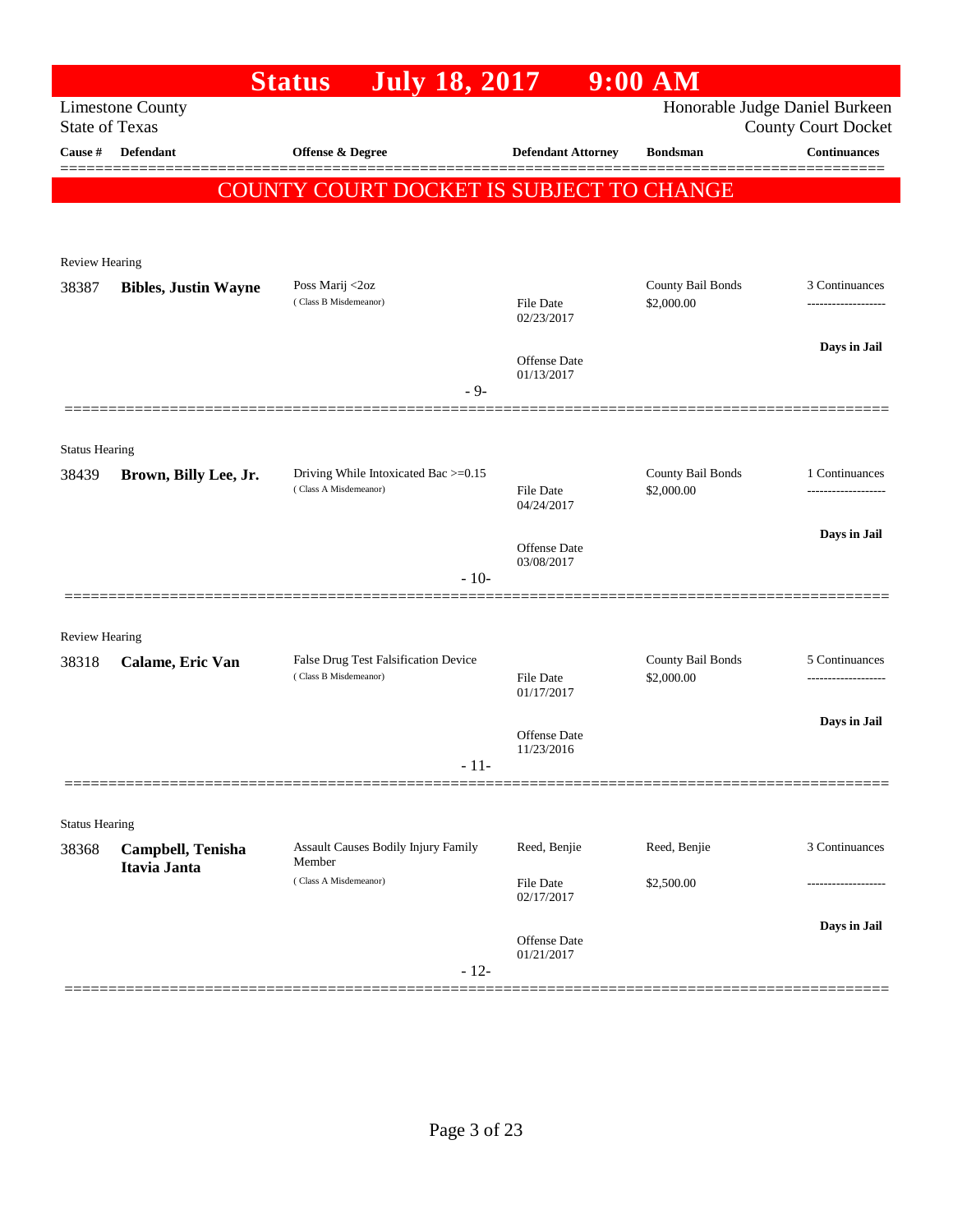|                                |                                    | <b>Status</b>                            | <b>July 18, 2017</b> |                                  | $9:00$ AM                         |                                                              |
|--------------------------------|------------------------------------|------------------------------------------|----------------------|----------------------------------|-----------------------------------|--------------------------------------------------------------|
| <b>State of Texas</b>          | <b>Limestone County</b>            |                                          |                      |                                  |                                   | Honorable Judge Daniel Burkeen<br><b>County Court Docket</b> |
| Cause #                        | Defendant                          | Offense & Degree                         |                      | <b>Defendant Attorney</b>        | <b>Bondsman</b>                   | <b>Continuances</b>                                          |
|                                |                                    | COUNTY COURT DOCKET IS SUBJECT TO CHANGE |                      |                                  |                                   |                                                              |
|                                |                                    |                                          |                      |                                  |                                   |                                                              |
| <b>Status Hearing</b>          |                                    |                                          |                      |                                  |                                   |                                                              |
| 38437                          | Cantu, Ryan Lee                    | Poss Marij <2oz<br>(Class B Misdemeanor) |                      | Reed, Justin<br><b>File Date</b> | Ryan Cantu<br>\$1,000.00          | 1 Continuances<br>-------------------                        |
|                                |                                    |                                          |                      | 04/24/2017                       |                                   |                                                              |
|                                |                                    |                                          |                      | <b>Offense Date</b>              |                                   | Days in Jail                                                 |
|                                |                                    |                                          | $-13-$               | 03/23/2017                       |                                   |                                                              |
|                                |                                    |                                          |                      |                                  |                                   |                                                              |
| <b>Status Hearing</b>          |                                    |                                          |                      |                                  |                                   |                                                              |
| 38438                          | Cantu, Ryan Lee                    | Poss Marij <2oz<br>(Class B Misdemeanor) |                      | Reed, Justin<br>File Date        | Freebird Bail Bonds<br>\$2,000.00 | 1 Continuances                                               |
|                                |                                    |                                          |                      | 04/24/2017                       |                                   |                                                              |
|                                |                                    |                                          |                      | <b>Offense Date</b>              |                                   | Days in Jail                                                 |
|                                |                                    |                                          | $-14-$               | 03/13/2017                       |                                   |                                                              |
|                                |                                    |                                          |                      |                                  |                                   |                                                              |
| <b>Status Hearing</b>          |                                    |                                          |                      |                                  |                                   |                                                              |
| 38369                          | <b>Carpenter</b> , Justin<br>Grant | Proh Weapon Switchblade/Knuckles         |                      | Moore, David E.                  |                                   | 3 Continuances                                               |
|                                |                                    | (Class A Misdemeanor)                    |                      | File Date<br>02/17/2017          |                                   | .                                                            |
|                                |                                    |                                          |                      |                                  |                                   | 8 Days in Jail                                               |
|                                |                                    |                                          |                      | Offense Date<br>12/31/2016       |                                   |                                                              |
|                                |                                    |                                          | $-15-$               |                                  |                                   |                                                              |
|                                |                                    |                                          |                      |                                  |                                   |                                                              |
| <b>Status Hearing</b><br>38467 | Carrillo, Emanuel                  | Poss Cs Pg 4 <28g Drug Free Zone         |                      |                                  | County Bail Bonds                 | 1 Continuances                                               |
|                                |                                    | (Class A Misdemeanor)                    |                      | File Date<br>05/08/2017          | \$3,000.00                        |                                                              |
|                                |                                    |                                          |                      |                                  |                                   | Days in Jail                                                 |
|                                |                                    |                                          |                      | Offense Date<br>02/27/2017       |                                   |                                                              |
|                                |                                    |                                          | $-16-$               |                                  |                                   |                                                              |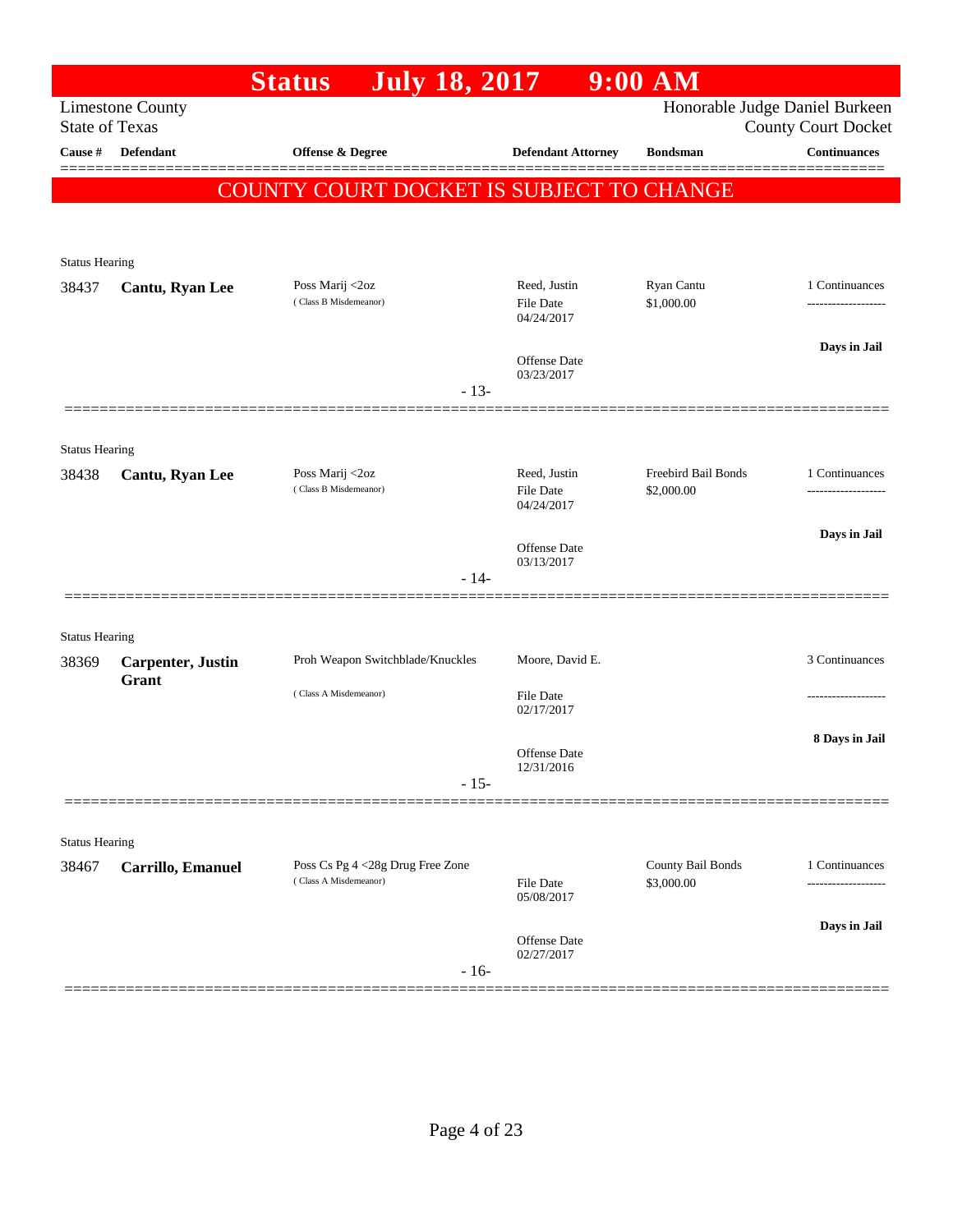|                       |                             | <b>July 18, 2017</b><br><b>Status</b>                         |                                  | $9:00$ AM                       |                                                   |
|-----------------------|-----------------------------|---------------------------------------------------------------|----------------------------------|---------------------------------|---------------------------------------------------|
| <b>State of Texas</b> | <b>Limestone County</b>     |                                                               |                                  |                                 | Honorable Judge Daniel Burkeen                    |
| Cause #               | Defendant                   | Offense & Degree                                              | <b>Defendant Attorney</b>        | <b>Bondsman</b>                 | <b>County Court Docket</b><br><b>Continuances</b> |
|                       |                             |                                                               |                                  |                                 | ====                                              |
|                       |                             | COUNTY COURT DOCKET IS SUBJECT TO CHANGE                      |                                  |                                 |                                                   |
|                       |                             |                                                               |                                  |                                 |                                                   |
| <b>Status Hearing</b> |                             |                                                               |                                  |                                 |                                                   |
| 38494                 | <b>Chapman, Brittany</b>    | Driving While Intoxicated 2nd                                 | Moore, David E.                  | County Bail Bonds               | 1 Continuances                                    |
|                       | <b>Colleen</b>              | (Class A Misdemeanor)                                         | File Date                        | \$5,000.00                      |                                                   |
|                       |                             |                                                               | 05/10/2017                       |                                 |                                                   |
|                       |                             |                                                               | Offense Date                     |                                 | Days in Jail                                      |
|                       |                             | $-17-$                                                        | 04/11/2017                       |                                 |                                                   |
|                       |                             |                                                               |                                  |                                 |                                                   |
| <b>Review Hearing</b> |                             |                                                               |                                  |                                 |                                                   |
| 38370                 | Christian, Aaron John       | Poss Marij <2oz                                               | Reed, Stephen M.                 | Freebird Bail Bonds             | 3 Continuances                                    |
|                       |                             | (Class B Misdemeanor)                                         | <b>File Date</b><br>02/17/2017   | \$2,000.00                      |                                                   |
|                       |                             |                                                               |                                  |                                 | Days in Jail                                      |
|                       |                             |                                                               | Offense Date<br>01/05/2017       |                                 |                                                   |
|                       |                             | $-18-$                                                        |                                  |                                 |                                                   |
|                       |                             |                                                               |                                  |                                 |                                                   |
| <b>Review Hearing</b> |                             |                                                               |                                  |                                 |                                                   |
| 38371                 | Coaster, Gary Wayne,<br>Jr. | Assault Causes Bodily Injury Family<br>Member                 | Reed, Justin                     | Reed, Justin                    | 3 Continuances                                    |
|                       |                             | (Class A Misdemeanor)                                         | File Date<br>02/17/2017          | \$7,500.00                      |                                                   |
|                       |                             |                                                               |                                  |                                 | Days in Jail                                      |
|                       |                             |                                                               | Offense Date<br>01/23/2017       |                                 |                                                   |
|                       |                             | $-19-$                                                        |                                  |                                 |                                                   |
|                       |                             |                                                               |                                  |                                 |                                                   |
| Plea Hearing          |                             |                                                               |                                  |                                 |                                                   |
| 38398                 | Cordon, Trini               | Driving While Intoxicated Bac >=0.15<br>(Class A Misdemeanor) | Reed, Justin<br><b>File Date</b> | County Bail Bonds<br>\$2,500.00 | 3 Continuances                                    |
|                       |                             |                                                               | 03/16/2017                       |                                 |                                                   |
|                       |                             |                                                               | Offense Date                     |                                 | Days in Jail                                      |
|                       |                             |                                                               | 01/22/2017                       |                                 |                                                   |
|                       |                             | $-20-$                                                        |                                  |                                 |                                                   |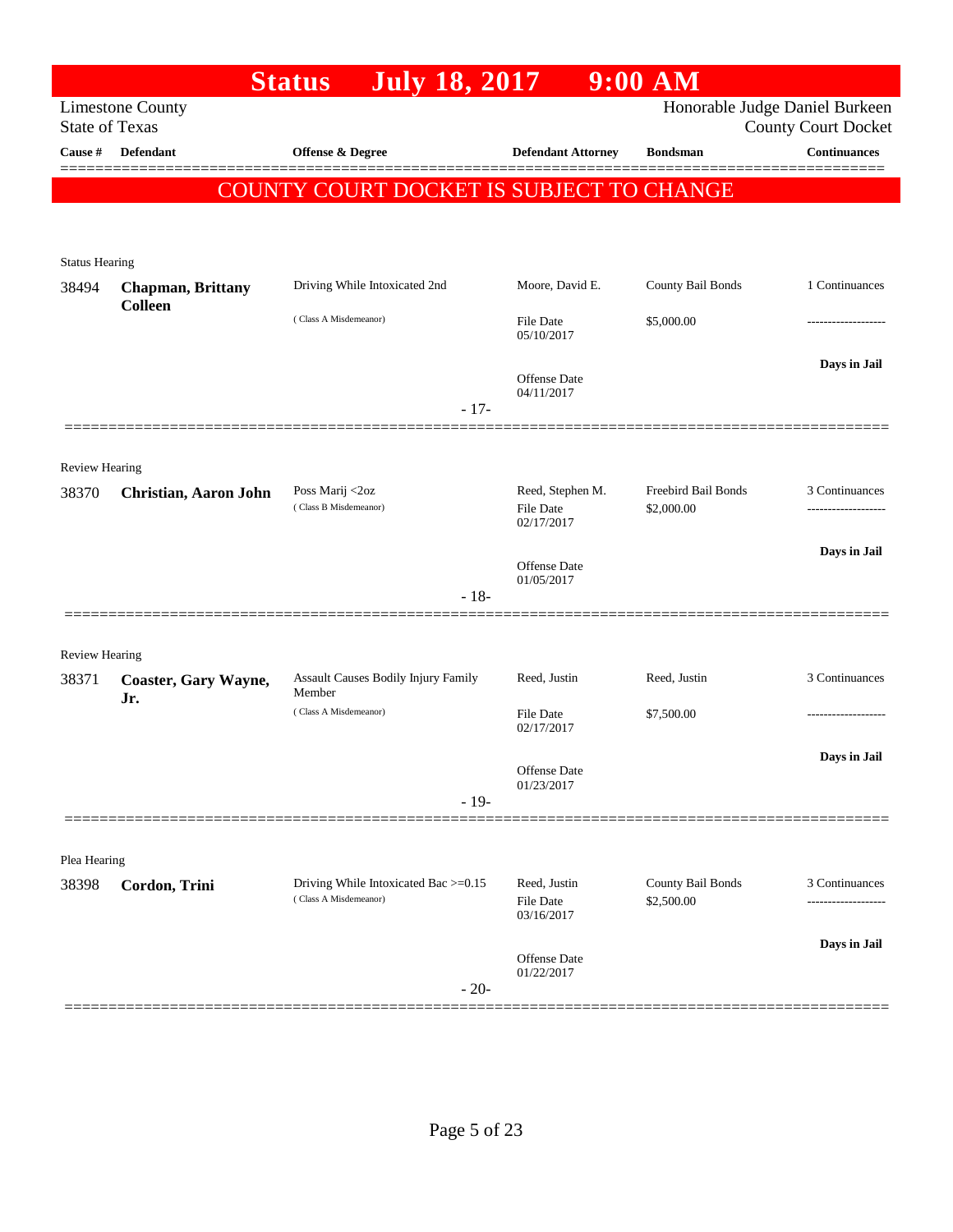|                       |                         | <b>July 18, 2017</b><br><b>Status</b>         |        |                            | $9:00$ AM                       |                                                              |
|-----------------------|-------------------------|-----------------------------------------------|--------|----------------------------|---------------------------------|--------------------------------------------------------------|
| <b>State of Texas</b> | <b>Limestone County</b> |                                               |        |                            |                                 | Honorable Judge Daniel Burkeen<br><b>County Court Docket</b> |
| <b>Cause</b> #        | Defendant               | Offense & Degree                              |        | <b>Defendant Attorney</b>  | <b>Bondsman</b>                 | <b>Continuances</b>                                          |
|                       |                         |                                               |        |                            |                                 | ========                                                     |
|                       |                         | COUNTY COURT DOCKET IS SUBJECT TO CHANGE      |        |                            |                                 |                                                              |
|                       |                         |                                               |        |                            |                                 |                                                              |
| <b>Status Hearing</b> |                         |                                               |        |                            |                                 |                                                              |
| 38435                 | Darby, Levin Wayne      | Poss Marij <2oz<br>(Class B Misdemeanor)      |        | File Date                  | County Bail Bonds<br>\$2,000.00 | 1 Continuances                                               |
|                       |                         |                                               |        | 04/24/2017                 |                                 |                                                              |
|                       |                         |                                               |        |                            |                                 | Days in Jail                                                 |
|                       |                         |                                               |        | Offense Date<br>03/16/2017 |                                 |                                                              |
|                       |                         |                                               | $-21-$ |                            |                                 |                                                              |
|                       |                         |                                               |        |                            |                                 |                                                              |
| Review Hearing        |                         | Poss Marij <2oz                               |        | Reed, Justin               |                                 | 7 Continuances                                               |
| 38149                 | Delacruz, Raul, Jr.     | (Class B Misdemeanor)                         |        | <b>File Date</b>           |                                 |                                                              |
|                       |                         |                                               |        | 08/23/2016                 |                                 |                                                              |
|                       |                         |                                               |        | Offense Date               |                                 | 122 Days in Jail                                             |
|                       |                         |                                               | $-22-$ | 07/19/2016                 |                                 |                                                              |
|                       |                         |                                               |        |                            |                                 |                                                              |
| <b>Status Hearing</b> |                         |                                               |        |                            |                                 |                                                              |
| 38372                 | Dixon, Kaitlyn Brooke   | Assault Causes Bodily Injury Family<br>Member |        | Reed, Stephen M.           | County Bail Bonds               | 1 Continuances                                               |
|                       |                         | (Class A Misdemeanor)                         |        | File Date<br>02/17/2017    | \$7,500.00                      | -------------                                                |
|                       |                         |                                               |        |                            |                                 | Days in Jail                                                 |
|                       |                         |                                               |        | Offense Date<br>01/21/2017 |                                 |                                                              |
|                       |                         |                                               | $-23-$ |                            |                                 |                                                              |
|                       |                         |                                               |        |                            |                                 |                                                              |
| Review Hearing        |                         |                                               |        |                            |                                 |                                                              |
| 38296                 | Dunn, Colbie Brook      | Poss Marij <2oz<br>(Class B Misdemeanor)      |        | File Date                  | County Bail Bonds<br>\$2,000.00 | 5 Continuances                                               |
|                       |                         |                                               |        | 01/06/2017                 |                                 | -----------------                                            |
|                       |                         |                                               |        |                            |                                 | Days in Jail                                                 |
|                       |                         |                                               |        | Offense Date<br>11/17/2016 |                                 |                                                              |
|                       |                         |                                               | $-24-$ |                            |                                 |                                                              |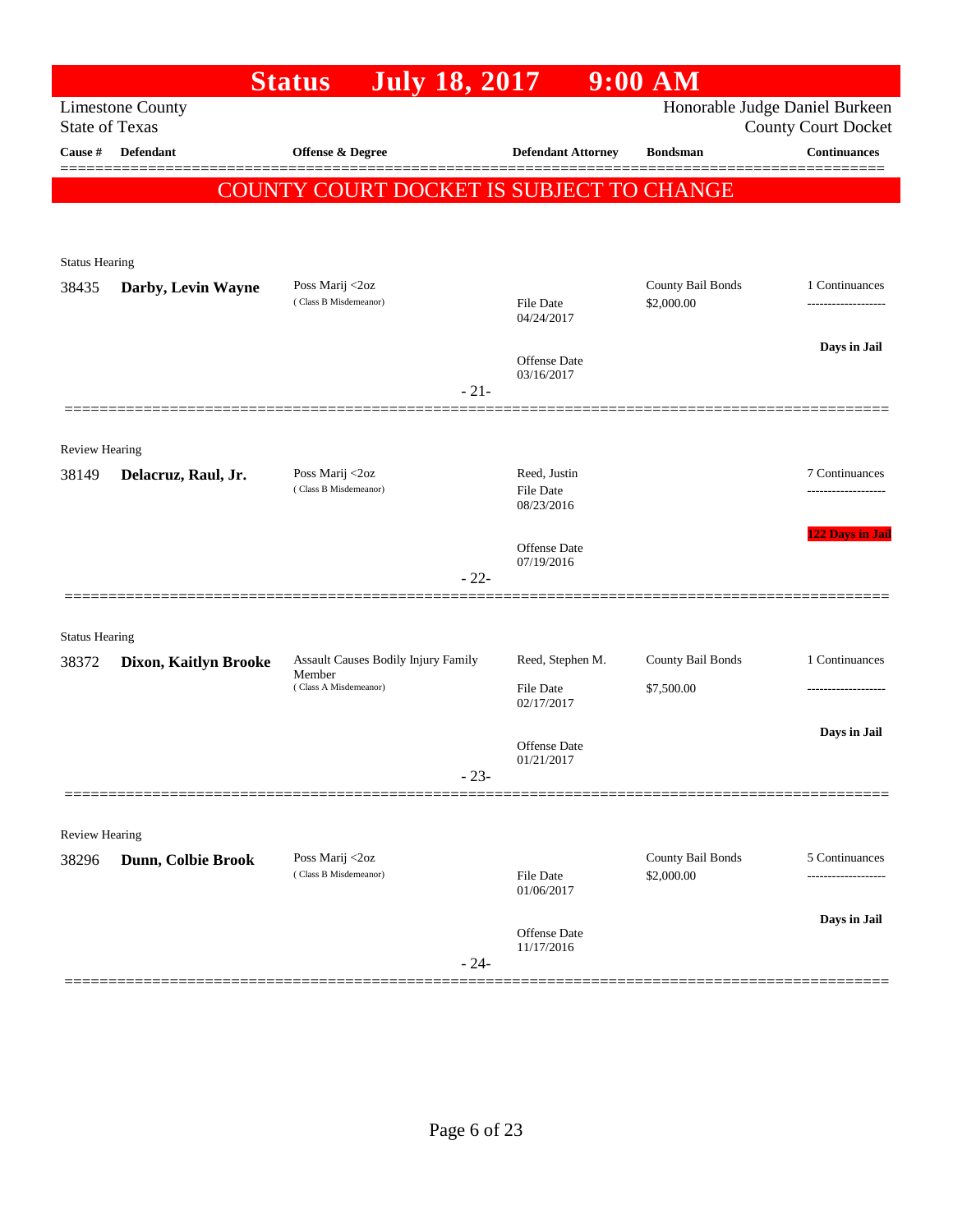|                                |                              | <b>July 18, 2017</b><br><b>Status</b>         |        |                                   | $9:00$ AM                       |                                                              |
|--------------------------------|------------------------------|-----------------------------------------------|--------|-----------------------------------|---------------------------------|--------------------------------------------------------------|
| <b>State of Texas</b>          | <b>Limestone County</b>      |                                               |        |                                   |                                 | Honorable Judge Daniel Burkeen<br><b>County Court Docket</b> |
| Cause #                        | Defendant                    | <b>Offense &amp; Degree</b>                   |        | <b>Defendant Attorney</b>         | <b>Bondsman</b>                 | <b>Continuances</b>                                          |
|                                |                              | COUNTY COURT DOCKET IS SUBJECT TO CHANGE      |        |                                   |                                 | ========                                                     |
|                                |                              |                                               |        |                                   |                                 |                                                              |
| <b>Status Hearing</b>          |                              |                                               |        |                                   |                                 |                                                              |
| 38052                          | <b>Favors, Chelsea Marie</b> | Theft Prop $>=$ \$750 < \$2,500               |        | Spivey, Shirley                   | County Bail Bonds               | 9 Continuances                                               |
|                                |                              | (Class A Misdemeanor)                         |        | File Date<br>06/23/2016           | \$3,000.00                      |                                                              |
|                                |                              |                                               |        | Offense Date                      |                                 | Days in Jail                                                 |
|                                |                              |                                               | $-25-$ | 12/02/2015                        |                                 |                                                              |
|                                |                              |                                               |        |                                   |                                 |                                                              |
| <b>Status Hearing</b>          |                              |                                               |        |                                   |                                 |                                                              |
| 38440                          | Ford, Christina Noel         | Poss Dangerous Drug<br>(Class A Misdemeanor)  |        | Moore, David E.<br>File Date      | County Bail Bonds<br>\$3,000.00 | 1 Continuances                                               |
|                                |                              |                                               |        | 04/24/2017                        |                                 |                                                              |
|                                |                              |                                               |        | <b>Offense Date</b><br>02/25/2017 |                                 | Days in Jail                                                 |
|                                |                              |                                               | $-26-$ |                                   |                                 |                                                              |
|                                |                              |                                               |        |                                   |                                 |                                                              |
| <b>Status Hearing</b><br>38441 | Ford, Christina Noel         | Poss Dangerous Drug                           |        | Moore, David E.                   | County Bail Bonds               | 1 Continuances                                               |
|                                |                              | (Class A Misdemeanor)                         |        | <b>File Date</b><br>04/24/2017    | \$3,000.00                      | .                                                            |
|                                |                              |                                               |        |                                   |                                 | Days in Jail                                                 |
|                                |                              |                                               | $-27-$ | Offense Date<br>02/25/2017        |                                 |                                                              |
|                                |                              |                                               |        |                                   |                                 |                                                              |
| <b>Status Hearing</b>          |                              |                                               |        |                                   |                                 |                                                              |
| 38442                          | Ford, Christina Noel         | Poss Cs Pg $3 < 28g$<br>(Class A Misdemeanor) |        | Moore, David E.                   | County Bail Bonds               | 1 Continuances                                               |
|                                |                              |                                               |        | File Date<br>04/24/2017           | \$3,000.00                      |                                                              |
|                                |                              |                                               |        | Offense Date                      |                                 | Days in Jail                                                 |
|                                |                              |                                               | $-28-$ | 02/25/2017                        |                                 |                                                              |
|                                |                              |                                               |        |                                   |                                 |                                                              |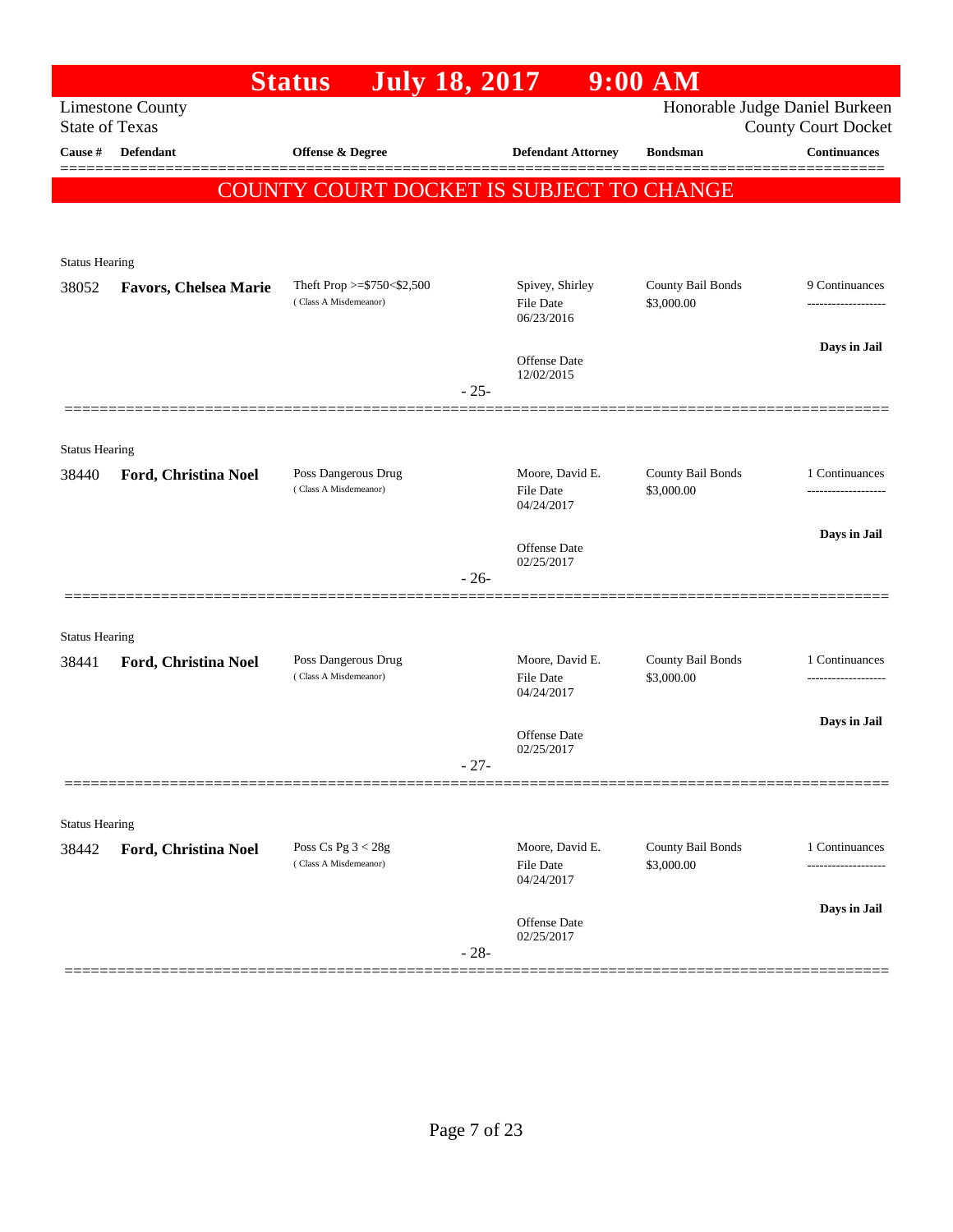|                       |                                      | <b>July 18, 2017</b><br><b>Status</b>         |                                   | $9:00$ AM         |                                                              |
|-----------------------|--------------------------------------|-----------------------------------------------|-----------------------------------|-------------------|--------------------------------------------------------------|
| <b>State of Texas</b> | <b>Limestone County</b>              |                                               |                                   |                   | Honorable Judge Daniel Burkeen<br><b>County Court Docket</b> |
| Cause #               | Defendant                            | <b>Offense &amp; Degree</b>                   | <b>Defendant Attorney</b>         | <b>Bondsman</b>   | <b>Continuances</b>                                          |
|                       |                                      |                                               |                                   |                   |                                                              |
|                       |                                      | COUNTY COURT DOCKET IS SUBJECT TO CHANGE      |                                   |                   |                                                              |
|                       |                                      |                                               |                                   |                   |                                                              |
| <b>Status Hearing</b> |                                      |                                               |                                   |                   |                                                              |
| 38443                 | Ford, Christina Noel                 | Poss Marij <2oz                               | Moore, David E.                   | County Bail Bonds | 1 Continuances                                               |
|                       |                                      | (Class B Misdemeanor)                         | File Date<br>04/24/2017           | \$2,000.00        |                                                              |
|                       |                                      |                                               |                                   |                   | Days in Jail                                                 |
|                       |                                      |                                               | <b>Offense Date</b><br>02/25/2017 |                   |                                                              |
|                       |                                      |                                               | $-29-$                            |                   |                                                              |
|                       |                                      |                                               |                                   |                   |                                                              |
| <b>Status Hearing</b> |                                      |                                               |                                   |                   |                                                              |
| 38416                 | <b>Forge, Anthony</b><br>Bernard, II | Assault Causes Bodily Injury Family<br>Member | Reed, Justin                      | Reed, Justin      | 1 Continuances                                               |
|                       |                                      | (Class A Misdemeanor)                         | <b>File Date</b><br>03/22/2017    | \$3,000.00        |                                                              |
|                       |                                      |                                               |                                   |                   | Days in Jail                                                 |
|                       |                                      |                                               | <b>Offense Date</b><br>03/08/2017 |                   |                                                              |
|                       |                                      |                                               | $-30-$                            |                   |                                                              |
|                       |                                      |                                               |                                   |                   |                                                              |
| <b>Review Hearing</b> |                                      |                                               |                                   |                   |                                                              |
| 38419                 | <b>Franklin, Drevion</b>             | Poss Marij <2oz                               | Reed, Stephen M.                  | County Bail Bonds | 2 Continuances                                               |
|                       | <b>Dante</b>                         | (Class B Misdemeanor)                         | <b>File Date</b>                  | \$2,500.00        |                                                              |
|                       |                                      |                                               | 04/06/2017                        |                   |                                                              |
|                       |                                      |                                               | Offense Date                      |                   | Days in Jail                                                 |
|                       |                                      |                                               | 02/16/2017<br>$-31-$              |                   |                                                              |
|                       |                                      |                                               |                                   |                   |                                                              |
| <b>Review Hearing</b> |                                      |                                               |                                   |                   |                                                              |
| 38281                 | Gore, Jason Claude                   | Criminal Trespass                             | Spivey, Shirley                   | Jason Gore        | 7 Continuances                                               |
|                       |                                      | (Class B Misdemeanor)                         | <b>File Date</b><br>12/19/2016    | \$1,000.00        |                                                              |
|                       |                                      |                                               |                                   |                   | Days in Jail                                                 |
|                       |                                      |                                               | <b>Offense Date</b><br>11/22/2016 |                   |                                                              |
|                       |                                      |                                               | $-32-$                            |                   |                                                              |
|                       |                                      |                                               |                                   |                   |                                                              |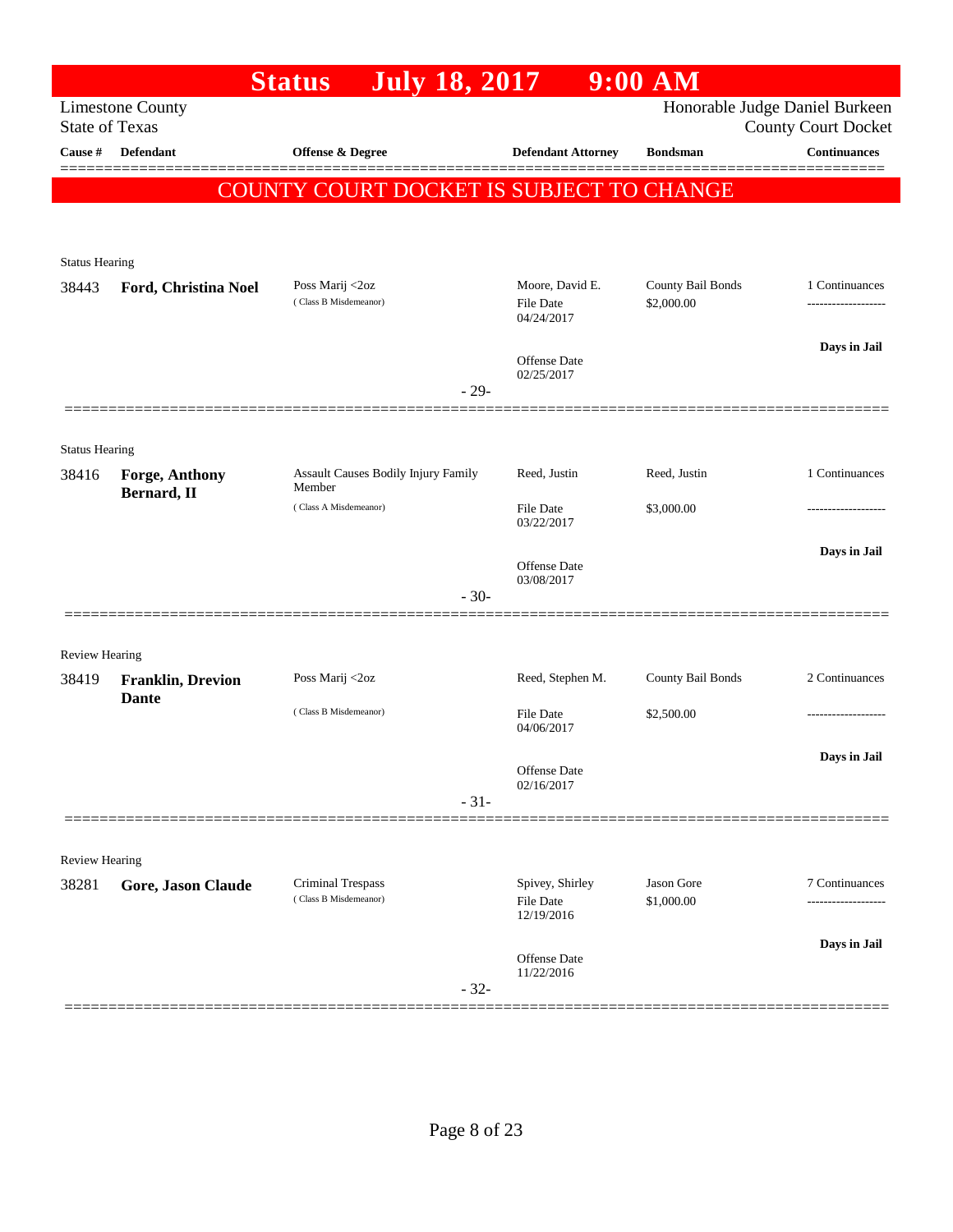|                       |                             | <b>July 18, 2017</b><br><b>Status</b>               |                                | $9:00$ AM                       |                            |
|-----------------------|-----------------------------|-----------------------------------------------------|--------------------------------|---------------------------------|----------------------------|
|                       | <b>Limestone County</b>     |                                                     |                                | Honorable Judge Daniel Burkeen  |                            |
| <b>State of Texas</b> |                             |                                                     |                                |                                 | <b>County Court Docket</b> |
| Cause #               | Defendant                   | Offense & Degree                                    | <b>Defendant Attorney</b>      | <b>Bondsman</b>                 | <b>Continuances</b>        |
|                       |                             | COUNTY COURT DOCKET IS SUBJECT TO CHANGE            |                                |                                 |                            |
|                       |                             |                                                     |                                |                                 |                            |
|                       |                             |                                                     |                                |                                 |                            |
| <b>Review Hearing</b> |                             |                                                     |                                |                                 |                            |
| 38019                 | Green, Jessie Ray           | Theft Prop $>=\$100<\$750$<br>(Class B Misdemeanor) | Reed, Stephen M.<br>File Date  | County Bail Bonds<br>\$1,000.00 | 2 Continuances             |
|                       |                             |                                                     | 05/27/2016                     |                                 |                            |
|                       |                             |                                                     | Offense Date                   |                                 | Days in Jail               |
|                       |                             | $-33-$                                              | 04/08/2016                     |                                 |                            |
|                       |                             |                                                     |                                |                                 |                            |
|                       |                             |                                                     |                                |                                 |                            |
| Review Hearing        |                             | Driving W/Lic Inv W/Prev                            |                                | Ace Bail Bonds - Crockett       | 4 Continuances             |
| 38283                 | Griffin, Ronald Lee,<br>Jr. | Conv/Susp/W/O Fin Res                               |                                |                                 |                            |
|                       |                             | (Class B Misdemeanor)                               | <b>File Date</b><br>12/19/2016 | \$1,500.00                      |                            |
|                       |                             |                                                     |                                |                                 | Days in Jail               |
|                       |                             |                                                     | Offense Date<br>11/04/2016     |                                 |                            |
|                       |                             | $-34-$                                              |                                |                                 |                            |
|                       |                             |                                                     |                                |                                 |                            |
| <b>Status Hearing</b> |                             |                                                     |                                |                                 |                            |
| 38505                 | Guajardo, Christopher       | Assault Causes Bodily Injury Family                 | Latray, Michelle J.            | County Bail Bonds               | 1 Continuances             |
|                       |                             | Member<br>(Class A Misdemeanor)                     | <b>File Date</b>               | \$3,000.00                      |                            |
|                       |                             |                                                     | 05/19/2017                     |                                 |                            |
|                       |                             |                                                     | Offense Date                   |                                 | Days in Jail               |
|                       |                             | $-35-$                                              | 05/06/2017                     |                                 |                            |
|                       |                             |                                                     |                                |                                 |                            |
| <b>Status Hearing</b> |                             |                                                     |                                |                                 |                            |
| 38302                 | Hahn, Adolf Henry           | Terroristic Threat Of Family/Household              |                                | County Bail Bonds               | 4 Continuances             |
|                       |                             | (Class A Misdemeanor)                               | File Date<br>01/09/2017        | \$3,000.00                      |                            |
|                       |                             |                                                     |                                |                                 |                            |
|                       |                             |                                                     | Offense Date                   |                                 | Days in Jail               |
|                       |                             | $-36-$                                              | 11/17/2016                     |                                 |                            |
|                       |                             |                                                     |                                |                                 |                            |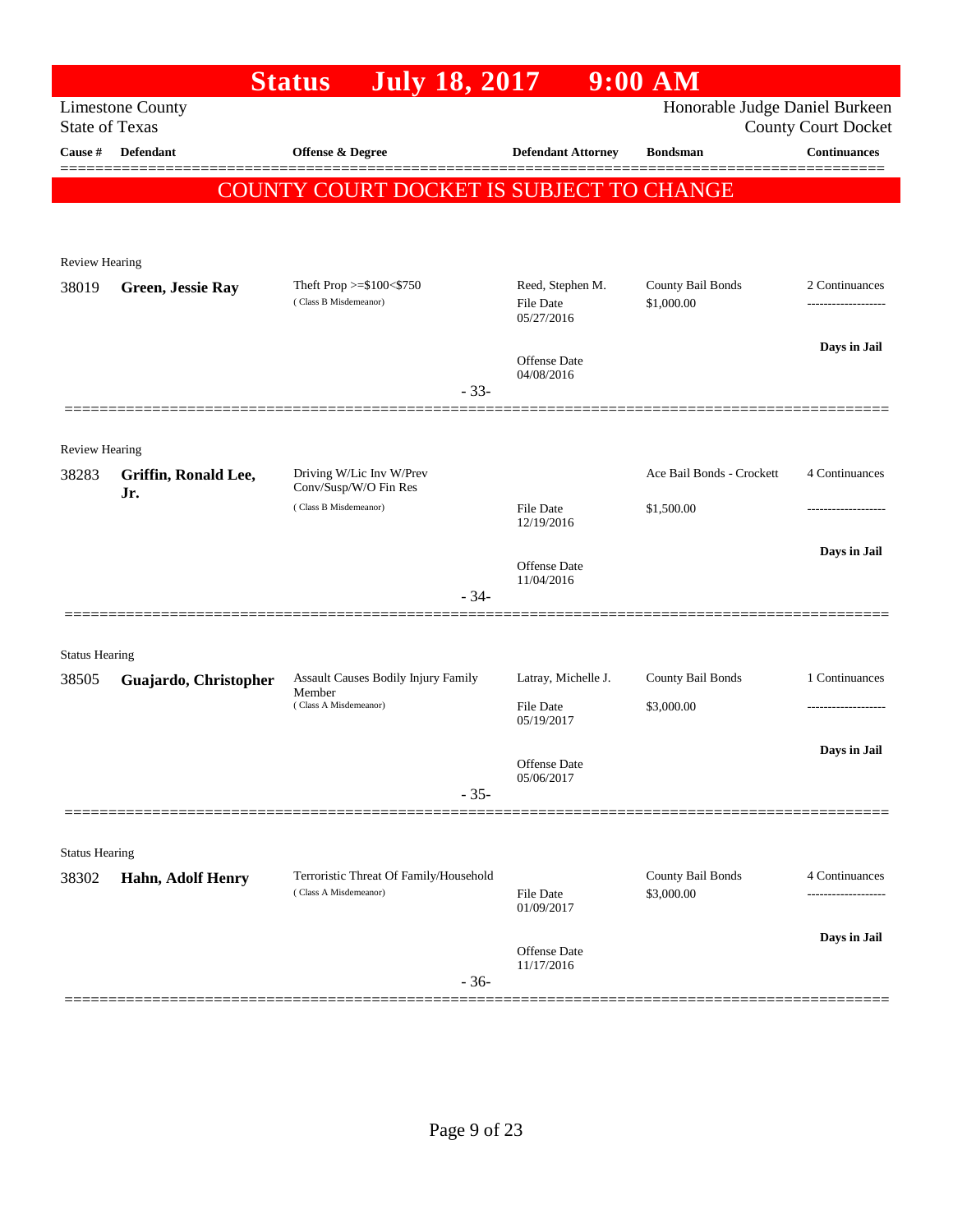|                                  |                         | <b>July 18, 2017</b><br><b>Status</b>       |        |                                | $9:00$ AM         |                                                   |
|----------------------------------|-------------------------|---------------------------------------------|--------|--------------------------------|-------------------|---------------------------------------------------|
|                                  | <b>Limestone County</b> |                                             |        |                                |                   | Honorable Judge Daniel Burkeen                    |
| <b>State of Texas</b><br>Cause # | Defendant               | Offense & Degree                            |        | <b>Defendant Attorney</b>      | <b>Bondsman</b>   | <b>County Court Docket</b><br><b>Continuances</b> |
|                                  |                         |                                             |        |                                |                   |                                                   |
|                                  |                         | COUNTY COURT DOCKET IS SUBJECT TO CHANGE    |        |                                |                   |                                                   |
|                                  |                         |                                             |        |                                |                   |                                                   |
| <b>Status Hearing</b>            |                         |                                             |        |                                |                   |                                                   |
| 38212                            | Hahn, Henry Adolph      | Terroristic Threat Causes Of Fear           |        |                                | County Bail Bonds | 6 Continuances                                    |
|                                  |                         | <b>Imminet SBI</b><br>(Class B Misdemeanor) |        | <b>File Date</b>               | \$5,000.00        | .                                                 |
|                                  |                         |                                             |        | 10/20/2016                     |                   |                                                   |
|                                  |                         |                                             |        | Offense Date                   |                   | Days in Jail                                      |
|                                  |                         |                                             |        | 09/10/2016                     |                   |                                                   |
|                                  |                         |                                             | $-37-$ |                                |                   |                                                   |
|                                  |                         |                                             |        |                                |                   |                                                   |
| <b>Status Hearing</b>            |                         | Viol Bond/Protective Order                  |        |                                | County Bail Bonds |                                                   |
| 38288                            | Hahn, Henry Adolph      | (Class A Misdemeanor)                       |        | <b>File Date</b>               | \$3,000.00        | 4 Continuances<br>Days in Jail                    |
|                                  |                         |                                             |        | 12/29/2016                     |                   |                                                   |
|                                  |                         |                                             |        | Offense Date                   |                   |                                                   |
|                                  |                         |                                             | $-38-$ | 11/22/2016                     |                   |                                                   |
|                                  |                         |                                             |        |                                |                   |                                                   |
| <b>Status Hearing</b>            |                         |                                             |        |                                |                   |                                                   |
| 38289                            | Hahn, Henry Adolph      | Viol Bond/Protective Order                  |        |                                | County Bail Bonds | 4 Continuances                                    |
|                                  |                         | (Class A Misdemeanor)                       |        | <b>File Date</b><br>12/29/2016 | \$3,000.00        | -------------------                               |
|                                  |                         |                                             |        |                                |                   | Days in Jail                                      |
|                                  |                         |                                             |        | Offense Date                   |                   |                                                   |
|                                  |                         |                                             | $-39-$ | 12/06/2016                     |                   |                                                   |
|                                  |                         |                                             |        |                                |                   |                                                   |
| Review Hearing                   |                         |                                             |        |                                |                   |                                                   |
| 38412                            | Hansraj, Matthew        | Poss Marij <2oz                             |        |                                | Personal Bond     | 3 Continuances                                    |
|                                  | <b>Devin</b>            | (Class B Misdemeanor)                       |        | File Date                      | \$2,000.00        |                                                   |
|                                  |                         |                                             |        | 03/22/2017                     |                   |                                                   |
|                                  |                         |                                             |        | Offense Date                   |                   | Days in Jail                                      |
|                                  |                         |                                             |        | 02/25/2017                     |                   |                                                   |
|                                  |                         |                                             | $-40-$ |                                |                   |                                                   |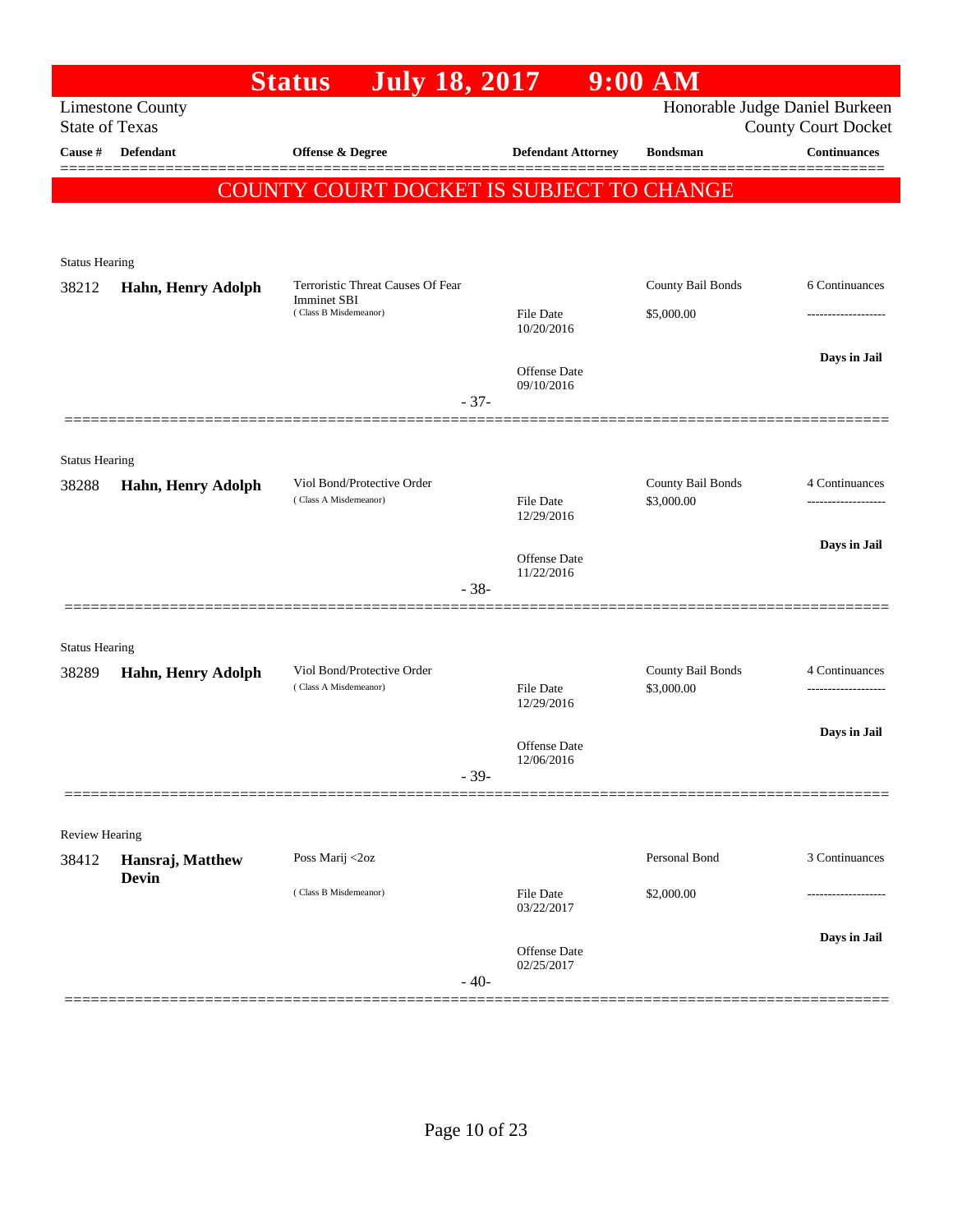|                       |                                                  | <b>July 18, 2017</b><br><b>Status</b>              |                                | $9:00$ AM                       |                            |
|-----------------------|--------------------------------------------------|----------------------------------------------------|--------------------------------|---------------------------------|----------------------------|
|                       | <b>Limestone County</b><br><b>State of Texas</b> |                                                    |                                | Honorable Judge Daniel Burkeen  | <b>County Court Docket</b> |
| Cause #               | <b>Defendant</b>                                 | <b>Offense &amp; Degree</b>                        | <b>Defendant Attorney</b>      | <b>Bondsman</b>                 | <b>Continuances</b>        |
|                       |                                                  |                                                    |                                |                                 | 2000000000                 |
|                       |                                                  | COUNTY COURT DOCKET IS SUBJECT TO CHANGE           |                                |                                 |                            |
|                       |                                                  |                                                    |                                |                                 |                            |
| Review Hearing        |                                                  |                                                    |                                |                                 |                            |
| 38299                 | <b>Henderson, Dontre</b><br><b>Markee</b>        | Evading Arrest Or Detention                        | Reed, Justin                   | Reed, Justin                    | 5 Continuances             |
|                       |                                                  | (Class B Misdemeanor)                              | <b>File Date</b><br>01/06/2017 | \$3,000.00                      |                            |
|                       |                                                  |                                                    | Offense Date<br>12/03/2016     |                                 | Days in Jail               |
|                       |                                                  | $-41-$                                             |                                |                                 |                            |
|                       |                                                  |                                                    |                                |                                 |                            |
| <b>Status Hearing</b> |                                                  | Poss Marij <2oz                                    | Reed, Benjie                   | Reed, Benjie                    | 1 Continuances             |
| 38434                 | Holdman, Quincy Lee                              | (Class B Misdemeanor)                              | File Date                      | \$2,500.00                      | .                          |
|                       |                                                  |                                                    | 04/24/2017                     |                                 |                            |
|                       |                                                  |                                                    | Offense Date<br>02/16/2017     |                                 | Days in Jail               |
|                       |                                                  | $-42-$                                             |                                |                                 |                            |
|                       |                                                  |                                                    |                                |                                 |                            |
| <b>Status Hearing</b> |                                                  |                                                    |                                |                                 |                            |
| 38507                 | <b>Houser, Bradley Allen</b>                     | Assault Cause Bodily Inj.<br>(Class A Misdemeanor) | <b>File Date</b>               | County Bail Bonds<br>\$5,000.00 | 1 Continuances             |
|                       |                                                  |                                                    | 05/23/2017                     |                                 |                            |
|                       |                                                  |                                                    | <b>Offense</b> Date            |                                 | Days in Jail               |
|                       |                                                  | $-43-$                                             | 05/10/2017                     |                                 |                            |
|                       |                                                  |                                                    |                                |                                 |                            |
| <b>Status Hearing</b> |                                                  |                                                    |                                |                                 |                            |
| 38308                 | <b>Jackson</b> , Dontrevian                      | Fail To Identify Giving False/Ficitious<br>Info    | Reed, Benjie                   | Reed, Benjie                    | 5 Continuances             |
|                       |                                                  | (Class B Misdemeanor)                              | File Date<br>01/09/2017        | \$2,000.00                      |                            |
|                       |                                                  |                                                    |                                |                                 | Days in Jail               |
|                       |                                                  |                                                    | Offense Date<br>11/21/2016     |                                 |                            |
|                       |                                                  | $-44-$                                             |                                |                                 |                            |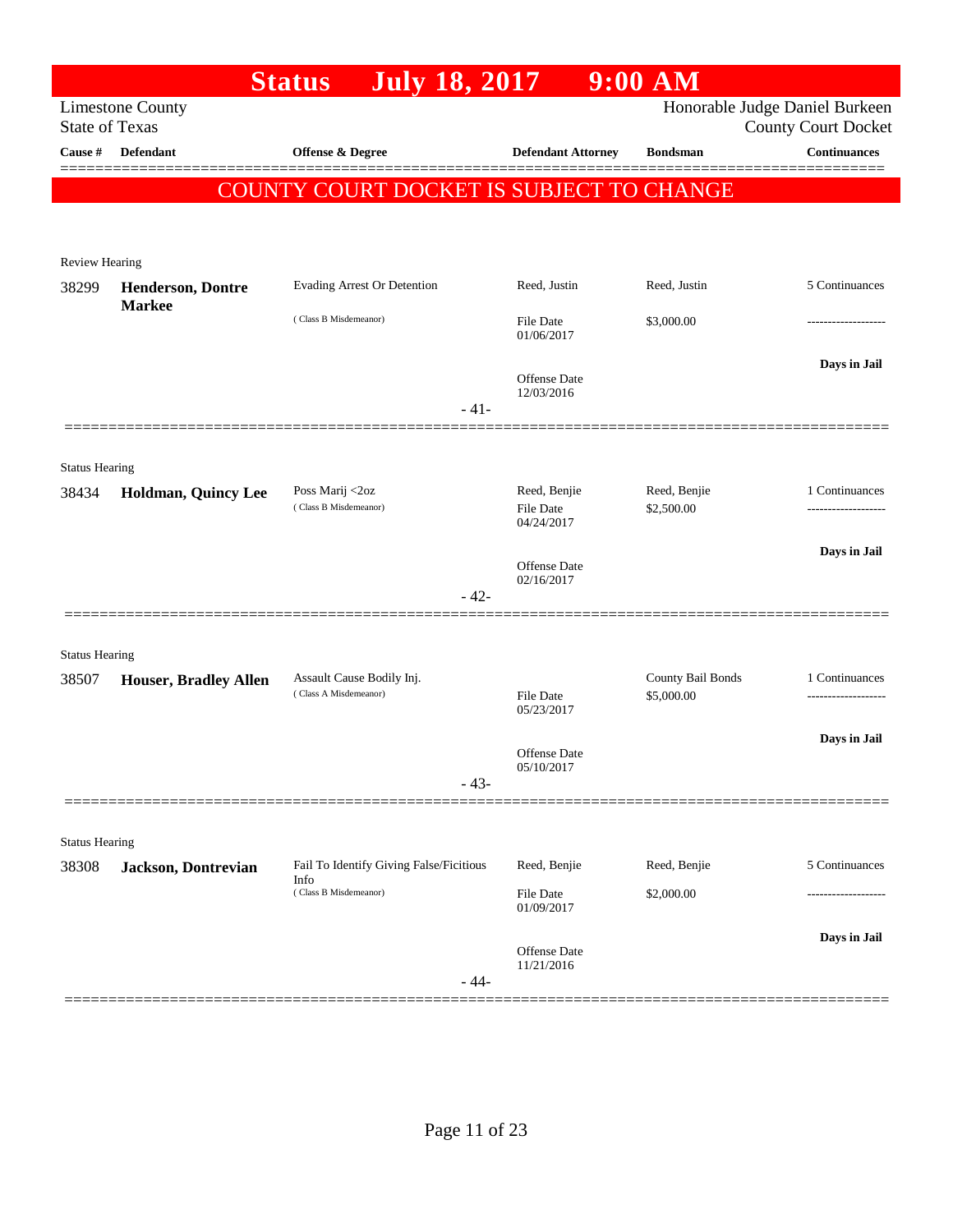|                       |                         | <b>Status</b>                                  | <b>July 18, 2017</b> |                                                       | $9:00$ AM                       |                                                              |
|-----------------------|-------------------------|------------------------------------------------|----------------------|-------------------------------------------------------|---------------------------------|--------------------------------------------------------------|
| <b>State of Texas</b> | <b>Limestone County</b> |                                                |                      |                                                       |                                 | Honorable Judge Daniel Burkeen<br><b>County Court Docket</b> |
| Cause #               | <b>Defendant</b>        | Offense & Degree                               |                      | <b>Defendant Attorney</b>                             | <b>Bondsman</b>                 | <b>Continuances</b><br>======                                |
|                       |                         | COUNTY COURT DOCKET IS SUBJECT TO CHANGE       |                      |                                                       |                                 |                                                              |
|                       |                         |                                                |                      |                                                       |                                 |                                                              |
| <b>Status Hearing</b> |                         |                                                |                      |                                                       |                                 |                                                              |
| 38393                 | Lee, Robert Edward      | Poss Dangerous Drug<br>(Class A Misdemeanor)   |                      | Dahlenburg, Michael<br>File Date<br>03/06/2017        | County Bail Bonds<br>\$2,500.00 | 3 Continuances                                               |
|                       |                         |                                                |                      | <b>Offense Date</b><br>01/16/2017                     |                                 | Days in Jail                                                 |
|                       |                         |                                                | $-45-$               |                                                       |                                 |                                                              |
| <b>Status Hearing</b> |                         |                                                |                      |                                                       |                                 |                                                              |
| 38394                 | Lee, Robert Edward      | Poss Dangerous Drug<br>(Class A Misdemeanor)   |                      | Dahlenburg, Michael<br><b>File Date</b><br>03/06/2017 | County Bail Bonds<br>\$2,500.00 | 3 Continuances<br>-------------------                        |
|                       |                         |                                                |                      |                                                       |                                 | Days in Jail                                                 |
|                       |                         |                                                | $-46-$               | <b>Offense Date</b><br>01/16/2017                     |                                 |                                                              |
|                       |                         |                                                |                      |                                                       |                                 |                                                              |
| <b>Review Hearing</b> |                         |                                                |                      |                                                       |                                 |                                                              |
| 38292                 | Lide, Ricky Ross, Jr.   | Poss Marij <2oz<br>(Class B Misdemeanor)       |                      | Reed, Justin<br><b>File Date</b><br>01/06/2017        | Reed, Justin<br>\$1,000.00      | 5 Continuances<br>                                           |
|                       |                         |                                                |                      | Offense Date                                          |                                 | Days in Jail                                                 |
|                       |                         |                                                | - 47-                | 10/24/2016                                            |                                 |                                                              |
| Review Hearing        |                         |                                                |                      |                                                       |                                 |                                                              |
| 38293                 | Lide, Ricky Ross, Jr.   | Driving W/Lic Inv W/Prev                       |                      | Reed, Justin                                          | Reed, Justin                    | 5 Continuances                                               |
|                       |                         | Conv/Susp/W/O Fin Res<br>(Class B Misdemeanor) |                      | File Date<br>01/06/2017                               | \$1,000.00                      |                                                              |
|                       |                         |                                                | $-48-$               | <b>Offense Date</b><br>10/24/2016                     |                                 | Days in Jail                                                 |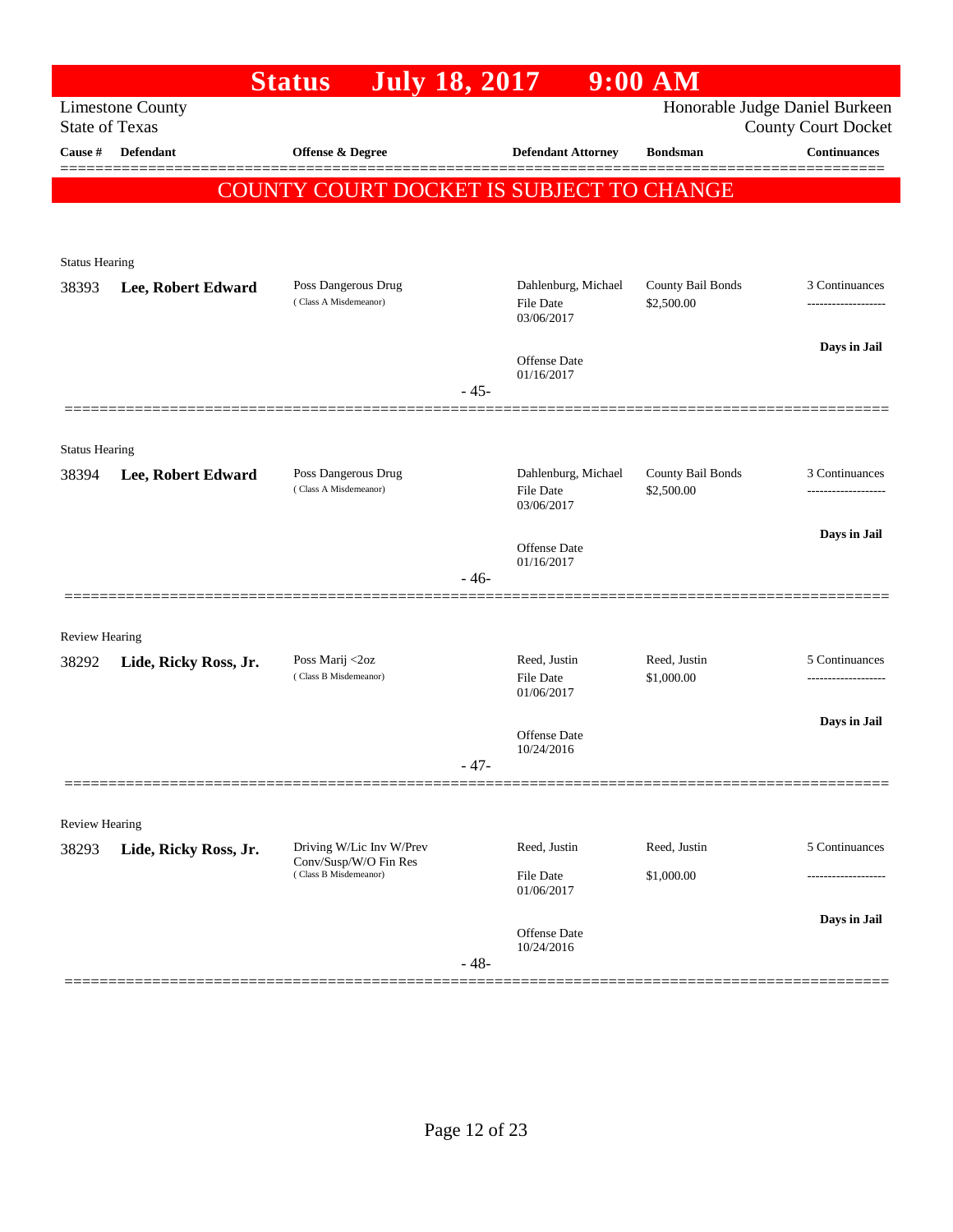|                         |                             | <b>July 18, 2017</b><br><b>Status</b>             |        |                              | $9:00$ AM                         |                                                   |
|-------------------------|-----------------------------|---------------------------------------------------|--------|------------------------------|-----------------------------------|---------------------------------------------------|
| <b>State of Texas</b>   | <b>Limestone County</b>     |                                                   |        |                              |                                   | Honorable Judge Daniel Burkeen                    |
| Cause #                 | Defendant                   | Offense & Degree                                  |        | <b>Defendant Attorney</b>    | <b>Bondsman</b>                   | <b>County Court Docket</b><br><b>Continuances</b> |
|                         |                             |                                                   |        |                              |                                   |                                                   |
|                         |                             | COUNTY COURT DOCKET IS SUBJECT TO CHANGE          |        |                              |                                   |                                                   |
|                         |                             |                                                   |        |                              |                                   |                                                   |
| <b>Status Hearing</b>   |                             |                                                   |        |                              |                                   |                                                   |
| 38239                   | Mack, Shyke                 | Unl Carrying Weapon<br>(Class A Misdemeanor)      |        | Spivey, Shirley<br>File Date | Freebird Bail Bonds<br>\$5,000.00 | 6 Continuances<br>-------------------             |
|                         |                             |                                                   |        | 11/14/2016                   |                                   |                                                   |
|                         |                             |                                                   |        | <b>Offense</b> Date          |                                   | Days in Jail                                      |
|                         |                             |                                                   | $-49-$ | 10/22/2016                   |                                   |                                                   |
|                         |                             |                                                   |        |                              |                                   |                                                   |
| <b>Status Hearing</b>   |                             |                                                   |        |                              |                                   |                                                   |
| 38240                   | Mack, Shyke                 | Poss Marij <2oz                                   |        | Spivey, Shirley              | Freebird Bail Bonds               | 6 Continuances                                    |
|                         |                             | (Class B Misdemeanor)                             |        | File Date<br>11/14/2016      | \$2,000.00                        |                                                   |
|                         |                             |                                                   |        |                              |                                   | Days in Jail                                      |
|                         |                             |                                                   |        | Offense Date<br>10/22/2016   |                                   |                                                   |
|                         |                             |                                                   | $-50-$ |                              |                                   |                                                   |
|                         |                             |                                                   |        |                              |                                   |                                                   |
| Review Hearing<br>38375 | <b>Martinez, Uriel Andy</b> | Poss Marij <2oz                                   |        |                              | County Bail Bonds                 | 3 Continuances                                    |
|                         |                             | (Class B Misdemeanor)                             |        | File Date<br>02/17/2017      | \$1,000.00                        |                                                   |
|                         |                             |                                                   |        |                              |                                   | Days in Jail                                      |
|                         |                             |                                                   |        | Offense Date<br>01/10/2017   |                                   |                                                   |
|                         |                             |                                                   | $-51-$ |                              |                                   |                                                   |
|                         |                             |                                                   |        |                              |                                   |                                                   |
| Review Hearing          |                             |                                                   |        |                              |                                   |                                                   |
| 37673                   | <b>Mason, Devon Lelton</b>  | Theft Prop >=\$100<\$750<br>(Class B Misdemeanor) |        | <b>File Date</b>             | County Bail Bonds<br>\$2,000.00   | 9 Continuances<br>---------                       |
|                         |                             |                                                   |        | 10/16/2015                   |                                   |                                                   |
|                         |                             |                                                   |        | Offense Date                 |                                   | Days in Jail                                      |
|                         |                             |                                                   | $-52-$ | 09/22/2015                   |                                   |                                                   |
|                         |                             |                                                   |        |                              |                                   |                                                   |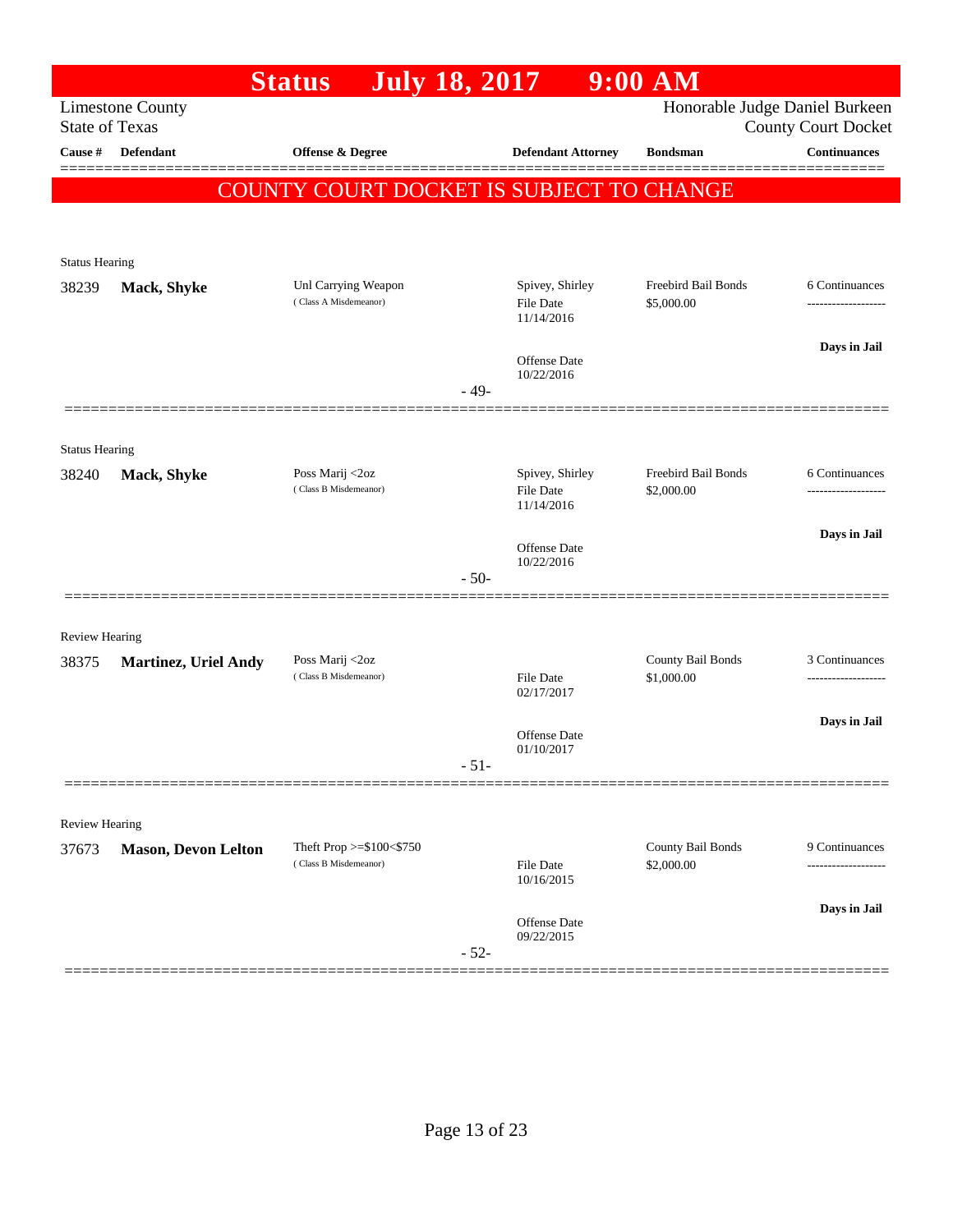|                                  |                                 | <b>July 18, 2017</b><br><b>Status</b>            |                  |                                   | $9:00$ AM         |                                                   |
|----------------------------------|---------------------------------|--------------------------------------------------|------------------|-----------------------------------|-------------------|---------------------------------------------------|
|                                  | <b>Limestone County</b>         |                                                  |                  |                                   |                   | Honorable Judge Daniel Burkeen                    |
| <b>State of Texas</b><br>Cause # | Defendant                       | Offense & Degree                                 |                  | <b>Defendant Attorney</b>         | <b>Bondsman</b>   | <b>County Court Docket</b><br><b>Continuances</b> |
|                                  |                                 |                                                  |                  |                                   |                   |                                                   |
|                                  |                                 | COUNTY COURT DOCKET IS SUBJECT TO CHANGE         |                  |                                   |                   |                                                   |
|                                  |                                 |                                                  |                  |                                   |                   |                                                   |
| Review Hearing                   |                                 |                                                  |                  |                                   |                   |                                                   |
| 38113                            | <b>McClendon, Terris</b><br>Lee | Assault Causes Bodily Injury Family<br>Member    |                  | Reed, Benjie                      | County Bail Bonds | 9 Continuances                                    |
|                                  |                                 | (Class A Misdemeanor)                            | <b>File Date</b> | 08/16/2016                        | \$3,000.00        |                                                   |
|                                  |                                 |                                                  |                  |                                   |                   | Days in Jail                                      |
|                                  |                                 |                                                  |                  | Offense Date<br>07/06/2016        |                   |                                                   |
|                                  |                                 |                                                  | $-53-$           |                                   |                   |                                                   |
|                                  |                                 |                                                  |                  |                                   |                   |                                                   |
| Plea Hearing<br>38341            | Middleton, Todd                 | Poss Cs Pg $3 < 28g$                             |                  | Reed, Benjie                      | Reed, Benjie      | 4 Continuances                                    |
|                                  | Orlando                         |                                                  |                  |                                   |                   |                                                   |
|                                  |                                 | (Class A Misdemeanor)                            | <b>File Date</b> | 01/26/2017                        | \$3,000.00        |                                                   |
|                                  |                                 |                                                  |                  |                                   |                   | Days in Jail                                      |
|                                  |                                 |                                                  |                  | Offense Date<br>12/14/2016        |                   |                                                   |
|                                  |                                 |                                                  | $-54-$           |                                   |                   |                                                   |
|                                  |                                 |                                                  |                  |                                   |                   |                                                   |
| Review Hearing<br>36827          | <b>Mitchell, Kenneth Roy</b>    | Poss Marij <2oz                                  |                  |                                   |                   | 15 Continuances                                   |
|                                  |                                 | (Class B Misdemeanor)                            | File Date        | 01/24/2014                        |                   |                                                   |
|                                  |                                 |                                                  |                  |                                   |                   | Days in Jail                                      |
|                                  |                                 |                                                  |                  | <b>Offense</b> Date<br>02/15/2013 |                   |                                                   |
|                                  |                                 |                                                  | $-55-$           |                                   |                   |                                                   |
|                                  |                                 |                                                  |                  |                                   |                   |                                                   |
| <b>Review Hearing</b>            |                                 |                                                  |                  |                                   |                   |                                                   |
| 38037                            | <b>Moore, Charles James</b>     | Duty On Striking Fixture/Hwy<br>Landscape>=\$200 |                  | Cannon, Joe                       | County Bail Bonds | 8 Continuances                                    |
|                                  |                                 | (Class B Misdemeanor)                            | File Date        | 06/13/2016                        | \$2,000.00        |                                                   |
|                                  |                                 |                                                  |                  |                                   |                   | Days in Jail                                      |
|                                  |                                 |                                                  |                  | Offense Date<br>04/29/2016        |                   |                                                   |
|                                  |                                 |                                                  | $-56-$           |                                   |                   |                                                   |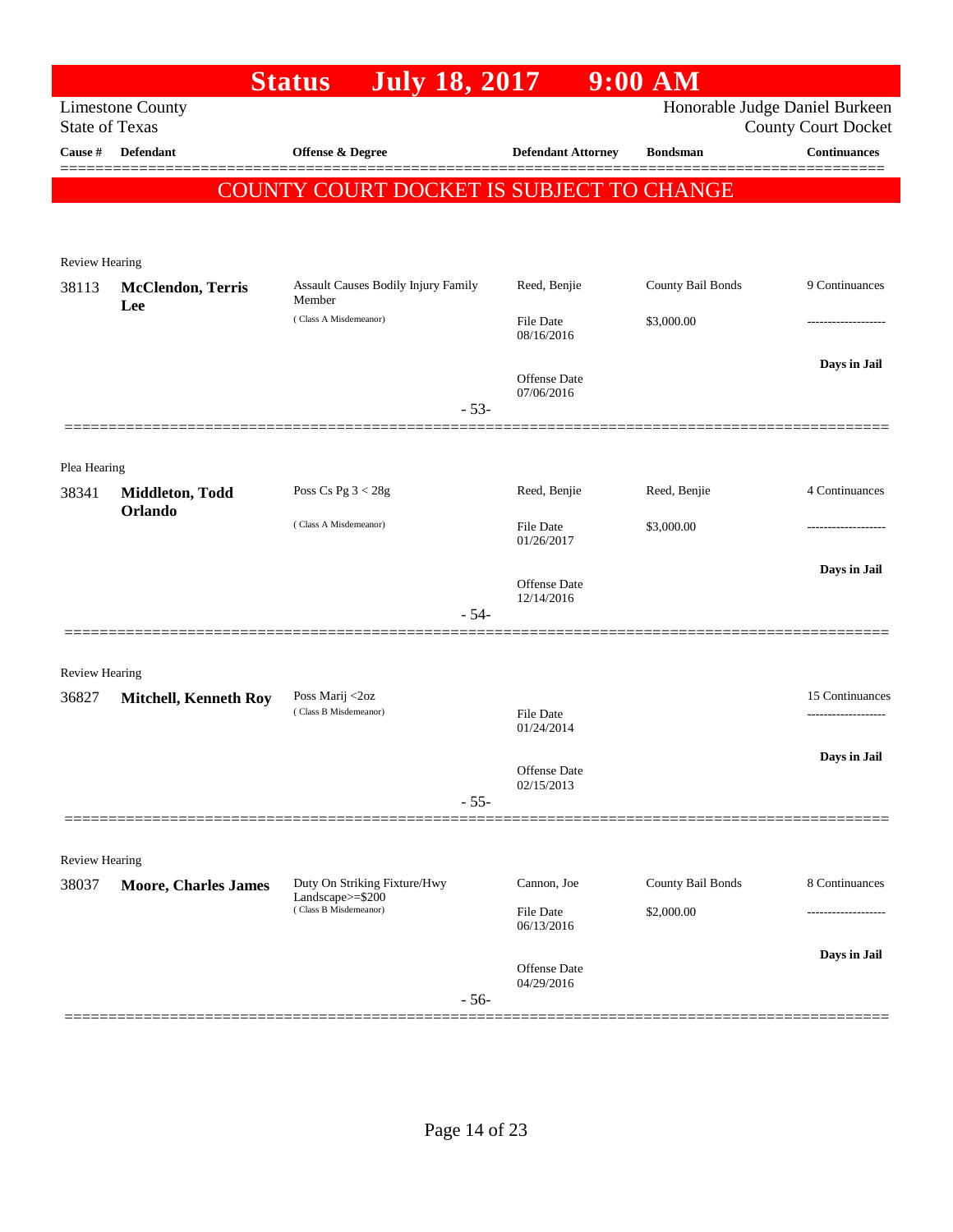| <b>State of Texas</b>          | <b>Limestone County</b>     | <b>July 18, 2017</b>                              |        |                            | Honorable Judge Daniel Burkeen |                                                   |
|--------------------------------|-----------------------------|---------------------------------------------------|--------|----------------------------|--------------------------------|---------------------------------------------------|
|                                |                             |                                                   |        |                            |                                |                                                   |
| Cause #                        | Defendant                   | Offense & Degree                                  |        | <b>Defendant Attorney</b>  | <b>Bondsman</b>                | <b>County Court Docket</b><br><b>Continuances</b> |
|                                |                             |                                                   |        |                            |                                |                                                   |
|                                |                             | COUNTY COURT DOCKET IS SUBJECT TO CHANGE          |        |                            |                                |                                                   |
|                                |                             |                                                   |        |                            |                                |                                                   |
| Review Hearing                 |                             |                                                   |        |                            |                                |                                                   |
| 38234                          | <b>Nicholas, Tracy Lee</b>  | <b>Criminal Trespass</b>                          |        | Spivey, Shirley            | County Bail Bonds              | 7 Continuances                                    |
|                                |                             | (Class B Misdemeanor)                             |        | File Date<br>11/08/2016    | \$2,000.00                     |                                                   |
|                                |                             |                                                   |        | Offense Date               |                                | <b>72 Days in Jail</b>                            |
|                                |                             |                                                   | $-57-$ | 09/02/2016                 |                                |                                                   |
|                                |                             |                                                   |        |                            |                                |                                                   |
|                                |                             |                                                   |        |                            |                                |                                                   |
| <b>Status Hearing</b><br>38382 | <b>Nichols, Joe Micheal</b> | Unlawful Restraint                                |        | Reed, Stephen M.           | County Bail Bonds              | 3 Continuances                                    |
|                                |                             | (Class A Misdemeanor)                             |        | File Date<br>02/23/2017    | \$1,500.00                     |                                                   |
|                                |                             |                                                   |        |                            |                                |                                                   |
|                                |                             |                                                   |        | <b>Offense</b> Date        |                                | Days in Jail                                      |
|                                |                             |                                                   | $-58-$ | 02/02/2017                 |                                |                                                   |
|                                |                             |                                                   |        |                            |                                |                                                   |
| <b>Status Hearing</b>          |                             |                                                   |        |                            |                                |                                                   |
| 38383                          | <b>Nichols, Joe Micheal</b> | Assault Causes Bodily Injury Family<br>Member     |        | Reed, Stephen M.           | County Bail Bonds              | 3 Continuances                                    |
|                                |                             | (Class A Misdemeanor)                             |        | File Date<br>02/23/2017    | \$1,500.00                     |                                                   |
|                                |                             |                                                   |        |                            |                                | Days in Jail                                      |
|                                |                             |                                                   |        | Offense Date<br>01/12/2017 |                                |                                                   |
|                                |                             |                                                   | $-59-$ |                            |                                |                                                   |
|                                |                             |                                                   |        |                            |                                |                                                   |
| <b>Status Hearing</b>          |                             |                                                   |        |                            |                                |                                                   |
| 38503                          | Norris, William Heath       | Driving W/Lic Inv W/Prev<br>Conv/Susp/W/O Fin Res |        | Reed, Benjie               | Reed, Benjie                   | 1 Continuances                                    |
|                                |                             | (Class B Misdemeanor)                             |        | File Date<br>05/17/2017    | \$2,000.00                     |                                                   |
|                                |                             |                                                   |        |                            |                                | Days in Jail                                      |
|                                |                             |                                                   |        | Offense Date<br>04/20/2017 |                                |                                                   |
|                                |                             |                                                   | $-60-$ |                            |                                |                                                   |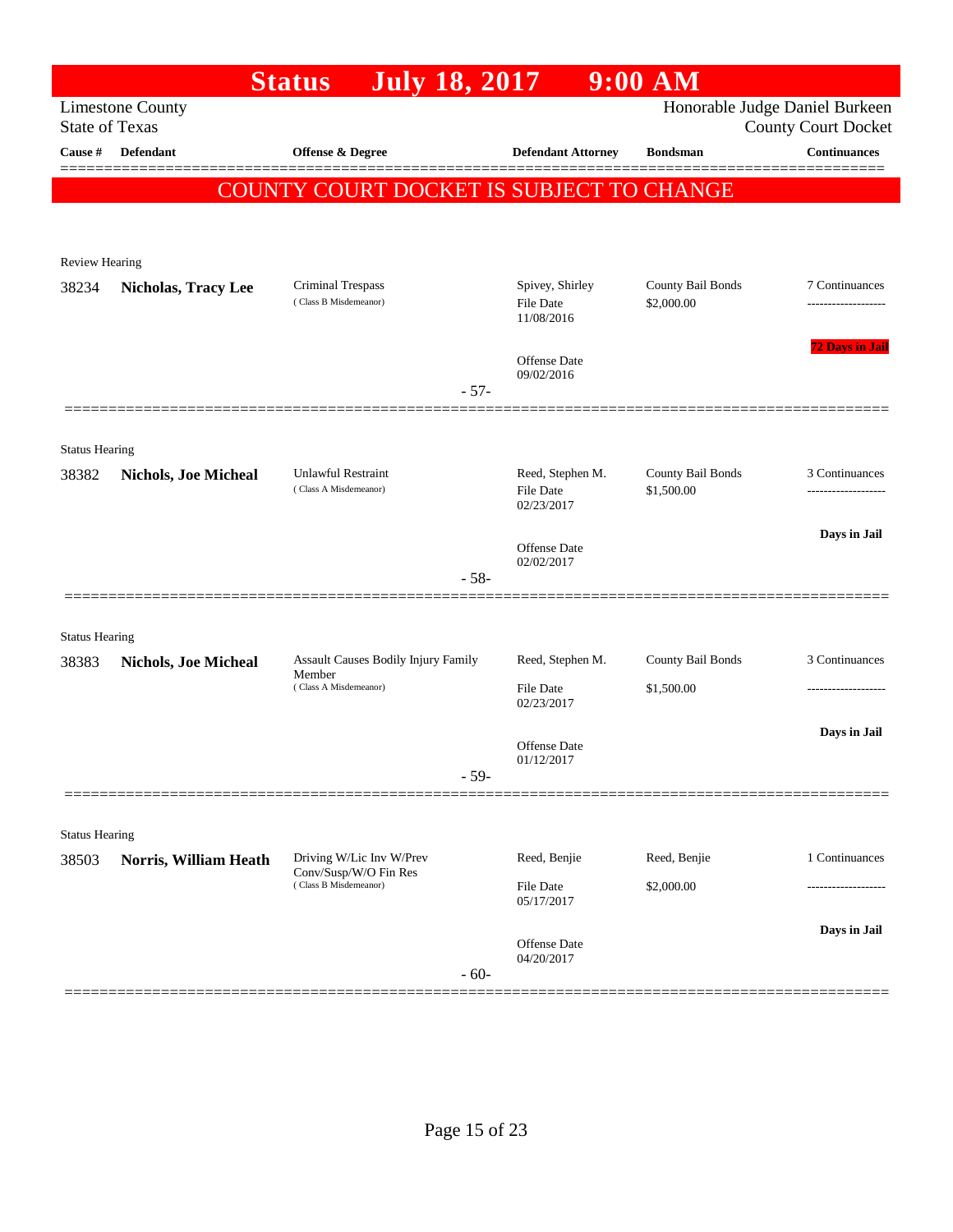|                       |                              | <b>July 18, 2017</b><br><b>Status</b>                    |        |                                            | $9:00$ AM                   |                                                              |
|-----------------------|------------------------------|----------------------------------------------------------|--------|--------------------------------------------|-----------------------------|--------------------------------------------------------------|
| <b>State of Texas</b> | <b>Limestone County</b>      |                                                          |        |                                            |                             | Honorable Judge Daniel Burkeen<br><b>County Court Docket</b> |
| Cause #               | <b>Defendant</b>             | Offense & Degree                                         |        | <b>Defendant Attorney</b>                  | <b>Bondsman</b>             | <b>Continuances</b><br>▆▆▆▆▆▆▆▆                              |
|                       |                              | COUNTY COURT DOCKET IS SUBJECT TO CHANGE                 |        |                                            |                             |                                                              |
|                       |                              |                                                          |        |                                            |                             |                                                              |
| <b>Status Hearing</b> |                              |                                                          |        |                                            |                             |                                                              |
| 37775                 | <b>Olvera, Charity Faith</b> | Theft Prop $>=$ \$750 < \$2,500<br>(Class A Misdemeanor) |        | Moore, David E.<br>File Date<br>01/12/2016 |                             | 0 Continuances                                               |
|                       |                              |                                                          | $-61-$ | Offense Date<br>10/10/2015                 |                             | <b>45 Days in Jail</b>                                       |
|                       |                              |                                                          |        |                                            |                             |                                                              |
| <b>Status Hearing</b> |                              |                                                          |        |                                            |                             |                                                              |
| 38502                 | Perales, Luis Antonio        | Driving W/Lic Inv W/Prev<br>Conv/Susp/W/O Fin Res        |        | Reed, Justin                               | Reed, Justin                | 1 Continuances                                               |
|                       |                              | (Class B Misdemeanor)                                    |        | File Date<br>05/17/2017                    | \$2,000.00                  |                                                              |
|                       |                              |                                                          |        | Offense Date                               |                             | Days in Jail                                                 |
|                       |                              |                                                          | $-62-$ | 04/19/2017                                 |                             |                                                              |
| <b>Review Hearing</b> |                              |                                                          |        |                                            |                             |                                                              |
| 38140                 | Perkins, Anna Sharp          | Driving W/Lic Inv W/Prev<br>Conv/Susp/W/O Fin Res        |        | Reed, Benjie                               |                             | 8 Continuances                                               |
|                       |                              | (Class B Misdemeanor)                                    |        | File Date<br>08/23/2016                    |                             |                                                              |
|                       |                              |                                                          | $-63-$ | Offense Date<br>10/13/2015                 |                             | Days in Jail                                                 |
|                       |                              |                                                          |        |                                            |                             |                                                              |
| <b>Review Hearing</b> |                              |                                                          |        |                                            |                             |                                                              |
| 38413                 | Rainer, Kalli Ann            | Poss Marij <2oz<br>(Class B Misdemeanor)                 |        | <b>File Date</b><br>03/22/2017             | Personal Bond<br>\$2,000.00 | 3 Continuances                                               |
|                       |                              |                                                          | $-64-$ | Offense Date<br>02/25/2017                 |                             | Days in Jail                                                 |
|                       |                              |                                                          |        |                                            |                             |                                                              |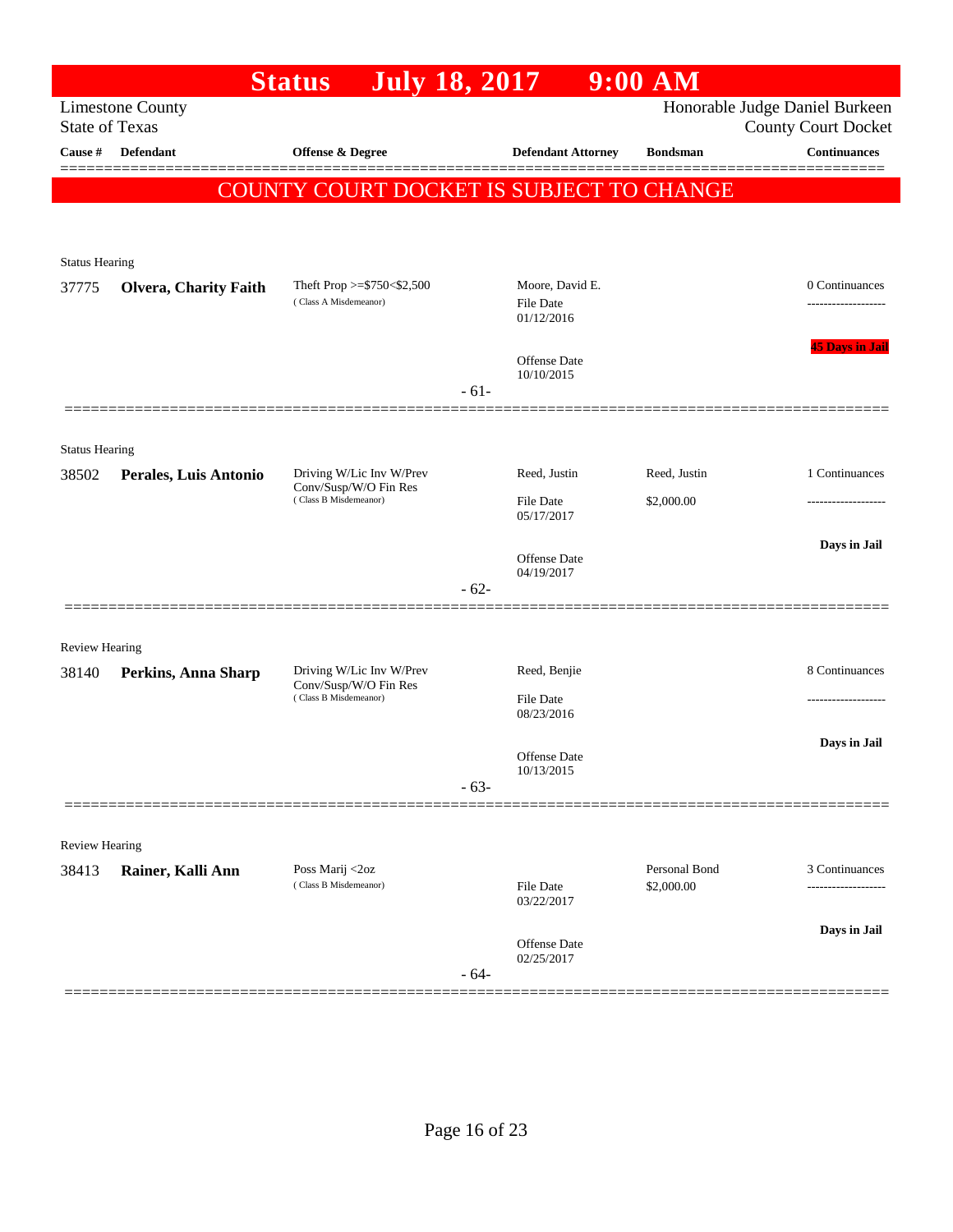|                                |                                | <b>July 18, 2017</b><br><b>Status</b>          |                                | $9:00$ AM         |                                                              |
|--------------------------------|--------------------------------|------------------------------------------------|--------------------------------|-------------------|--------------------------------------------------------------|
| <b>State of Texas</b>          | <b>Limestone County</b>        |                                                |                                |                   | Honorable Judge Daniel Burkeen<br><b>County Court Docket</b> |
| Cause #                        | <b>Defendant</b>               | <b>Offense &amp; Degree</b>                    | <b>Defendant Attorney</b>      | <b>Bondsman</b>   | <b>Continuances</b>                                          |
|                                |                                | COUNTY COURT DOCKET IS SUBJECT TO CHANGE       |                                |                   | ========                                                     |
|                                |                                |                                                |                                |                   |                                                              |
|                                |                                |                                                |                                |                   |                                                              |
| <b>Status Hearing</b>          |                                |                                                |                                |                   |                                                              |
| 38313                          | Ramirez, John<br><b>Andrew</b> | <b>Escape From Custody</b>                     | Reed, Justin                   |                   | 3 Continuances                                               |
|                                |                                | (Class A Misdemeanor)                          | <b>File Date</b><br>01/12/2017 |                   |                                                              |
|                                |                                |                                                | Offense Date                   |                   | <b>43 Days in Jail</b>                                       |
|                                |                                | $-65-$                                         | 10/22/2016                     |                   |                                                              |
|                                |                                |                                                |                                |                   |                                                              |
|                                |                                |                                                |                                |                   |                                                              |
| <b>Status Hearing</b><br>38314 | Ramirez, John                  | Resist Arrest Search Or Transport              | Reed, Justin                   |                   | 3 Continuances                                               |
|                                | <b>Andrew</b>                  |                                                |                                |                   |                                                              |
|                                |                                | (Class A Misdemeanor)                          | <b>File Date</b><br>01/12/2017 |                   |                                                              |
|                                |                                |                                                |                                |                   | <b>43 Days in Jail</b>                                       |
|                                |                                |                                                | Offense Date<br>10/23/2016     |                   |                                                              |
|                                |                                | $-66-$                                         |                                |                   |                                                              |
|                                |                                |                                                |                                |                   |                                                              |
| <b>Status Hearing</b><br>38377 | Ray, Jenifer Rena              | Driving W/Lic Inv W/Prev                       |                                | Personal Bond     | 1 Continuances                                               |
|                                |                                | Conv/Susp/W/O Fin Res<br>(Class B Misdemeanor) | File Date                      | \$2,000.00        |                                                              |
|                                |                                |                                                | 02/17/2017                     |                   |                                                              |
|                                |                                |                                                | Offense Date                   |                   | Days in Jail                                                 |
|                                |                                | $-67-$                                         | 01/25/2017                     |                   |                                                              |
|                                |                                |                                                |                                |                   |                                                              |
|                                |                                |                                                |                                |                   |                                                              |
| <b>Status Hearing</b><br>38448 | Ray, Jenifer Rena              | Bail Jumping And Fail To Appear                |                                | County Bail Bonds | 1 Continuances                                               |
|                                |                                | (Class A Misdemeanor)                          | File Date<br>04/25/2017        | \$3,000.00        |                                                              |
|                                |                                |                                                |                                |                   |                                                              |
|                                |                                |                                                | Offense Date<br>04/06/2017     |                   | Days in Jail                                                 |
|                                |                                | $-68-$                                         |                                |                   |                                                              |
|                                |                                |                                                |                                |                   |                                                              |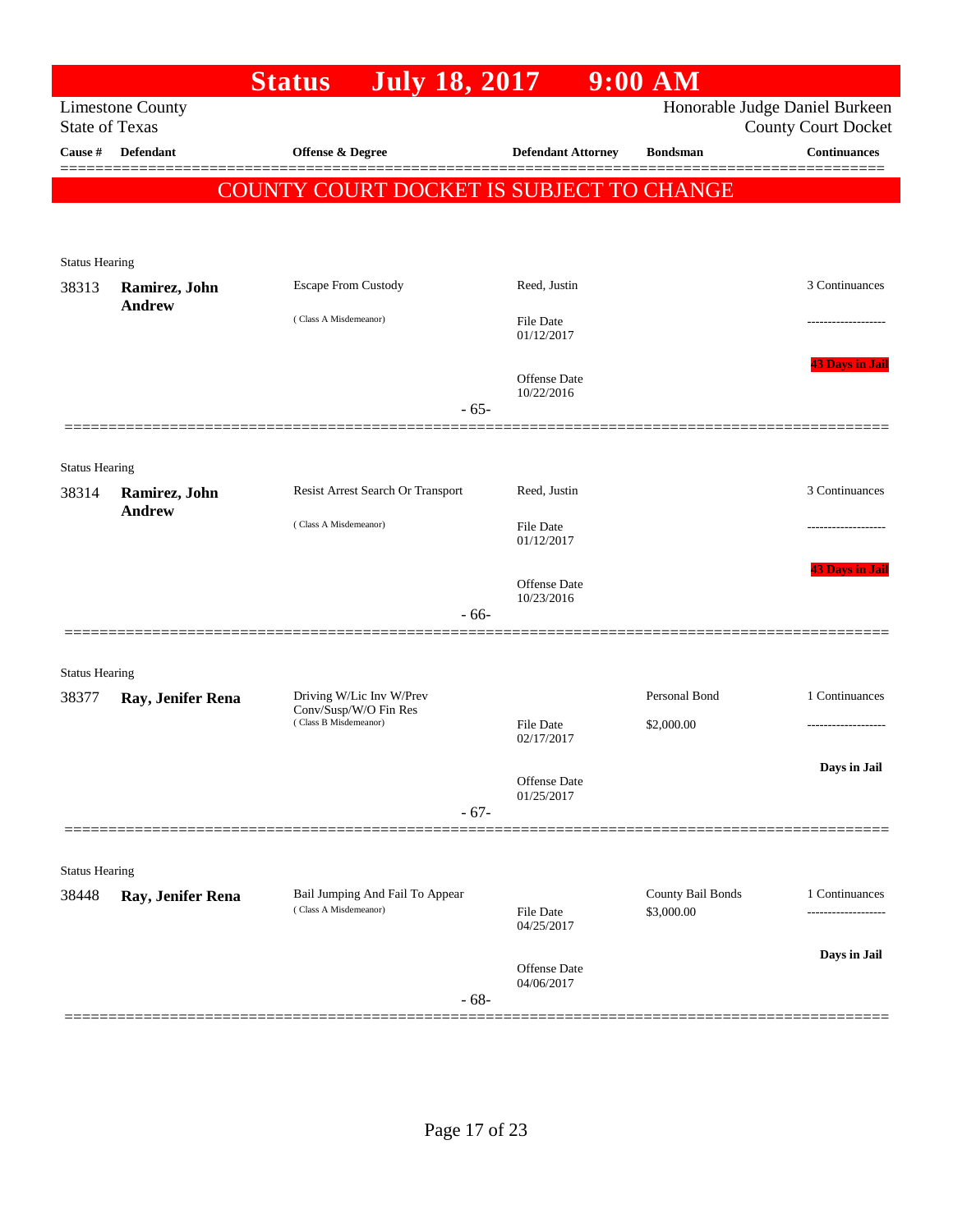|                            |                              | <b>July 18, 2017</b><br><b>Status</b>            |        |                           | $9:00$ AM                      |                            |
|----------------------------|------------------------------|--------------------------------------------------|--------|---------------------------|--------------------------------|----------------------------|
| <b>State of Texas</b>      | <b>Limestone County</b>      |                                                  |        |                           | Honorable Judge Daniel Burkeen | <b>County Court Docket</b> |
| Cause #                    | <b>Defendant</b>             | <b>Offense &amp; Degree</b>                      |        | <b>Defendant Attorney</b> | <b>Bondsman</b>                | <b>Continuances</b>        |
|                            |                              | COUNTY COURT DOCKET IS SUBJECT TO CHANGE         |        |                           |                                |                            |
|                            |                              |                                                  |        |                           |                                |                            |
|                            |                              |                                                  |        |                           |                                |                            |
| <b>Status Hearing</b>      |                              | Driving W/Lic Inv W/Prev                         |        | Reed, Benjie              | Reed, Benjie                   | 1 Continuances             |
| 38444                      | Reyes, Gilberto, Sr.         | Conv/Susp/W/O Fin Res<br>(Class B Misdemeanor)   |        | File Date                 | \$2,000.00                     | ---------------            |
|                            |                              |                                                  |        | 04/24/2017                |                                |                            |
|                            |                              |                                                  |        | <b>Offense</b> Date       |                                | Days in Jail               |
|                            |                              |                                                  |        | 03/22/2017                |                                |                            |
|                            |                              |                                                  | $-69-$ |                           |                                |                            |
|                            |                              |                                                  |        |                           |                                |                            |
| Pre-trial Hearing<br>38120 | <b>Rickard, Scott Thomas</b> | Poss Marij <2oz                                  |        |                           | Chase Chapman's Bail           | 3 Continuances             |
|                            |                              | (Class B Misdemeanor)                            |        | <b>File Date</b>          | <b>Bonds</b><br>\$4,000.00     | -------------------        |
|                            |                              |                                                  |        | 08/16/2016                |                                |                            |
|                            |                              |                                                  |        | Offense Date              |                                | Days in Jail               |
|                            |                              |                                                  | $-70-$ | 05/11/2016                |                                |                            |
|                            |                              |                                                  |        |                           |                                |                            |
| <b>Status Hearing</b>      |                              |                                                  |        |                           |                                |                            |
| 38495                      | <b>Robertson, Dax</b>        | Poss Marij <2oz                                  |        | Reed, Stephen M.          | Stephen Reed                   | 1 Continuances             |
|                            | <b>Eugene</b>                | (Class B Misdemeanor)                            |        | File Date                 | \$1,500.00                     |                            |
|                            |                              |                                                  |        | 05/10/2017                |                                |                            |
|                            |                              |                                                  |        | Offense Date              |                                | Days in Jail               |
|                            |                              |                                                  | $-71-$ | 04/07/2017                |                                |                            |
|                            |                              |                                                  |        |                           |                                |                            |
| <b>Status Hearing</b>      |                              |                                                  |        |                           |                                |                            |
| 38504                      | Robertson, Dax               | Driving While Intoxicated/Open Alch<br>Container |        |                           | County Bail Bonds              | 1 Continuances             |
|                            | <b>Eugene</b>                | (Class B Misdemeanor)                            |        | File Date                 | \$2,000.00                     |                            |
|                            |                              |                                                  |        | 05/19/2017                |                                |                            |
|                            |                              |                                                  |        | Offense Date              |                                | Days in Jail               |
|                            |                              |                                                  | $-72-$ | 04/29/2017                |                                |                            |
|                            |                              |                                                  |        |                           |                                |                            |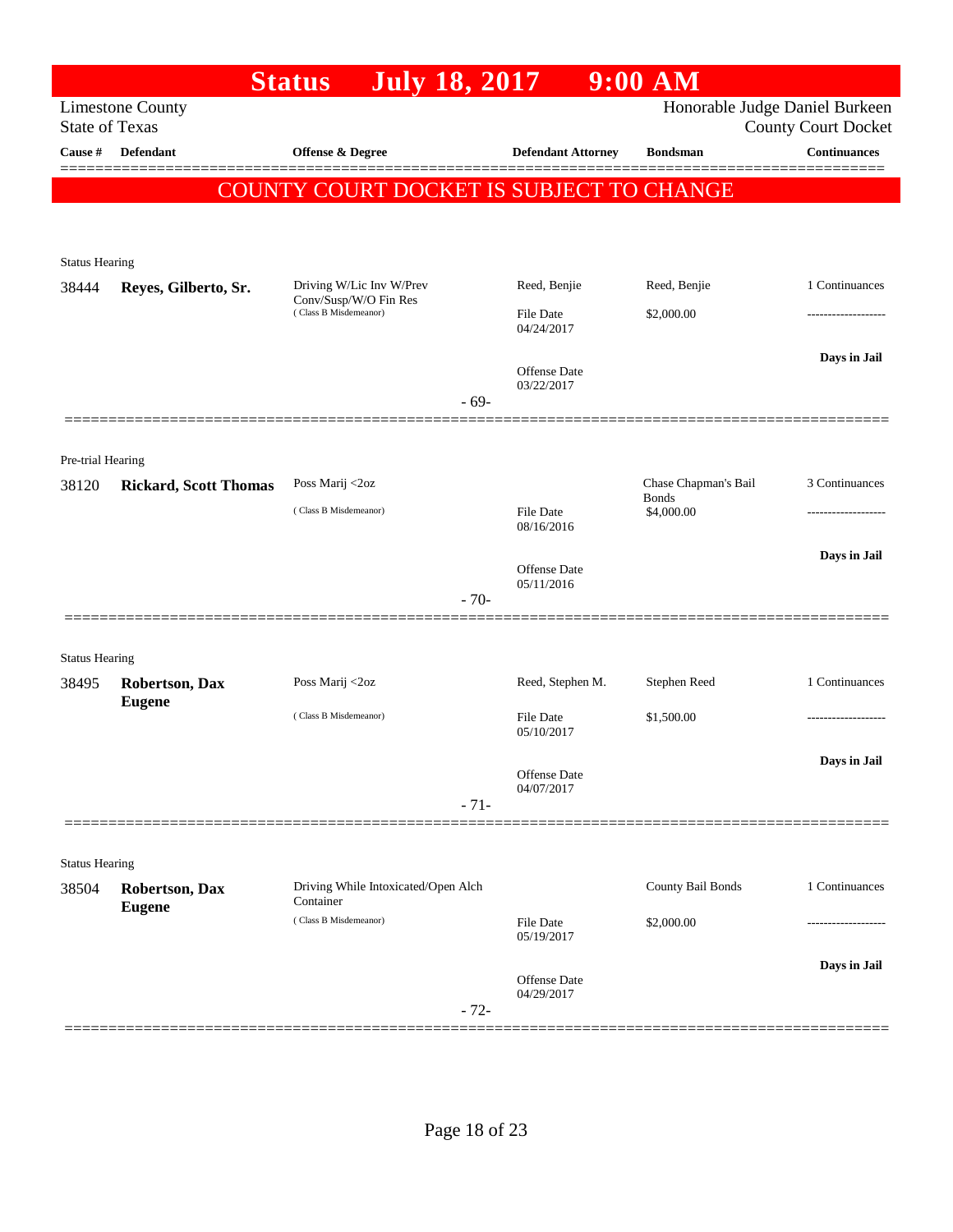|                                  |                              | <b>July 18, 2017</b><br><b>Status</b>              |        |                                  | 9:00 AM                         |                                                   |
|----------------------------------|------------------------------|----------------------------------------------------|--------|----------------------------------|---------------------------------|---------------------------------------------------|
|                                  | <b>Limestone County</b>      |                                                    |        |                                  |                                 | Honorable Judge Daniel Burkeen                    |
| <b>State of Texas</b><br>Cause # | <b>Defendant</b>             | Offense & Degree                                   |        | <b>Defendant Attorney</b>        | <b>Bondsman</b>                 | <b>County Court Docket</b><br><b>Continuances</b> |
|                                  |                              |                                                    |        |                                  |                                 |                                                   |
|                                  |                              | <b>COUNTY COURT DOCKET IS SUBJECT TO CHANGE</b>    |        |                                  |                                 |                                                   |
|                                  |                              |                                                    |        |                                  |                                 |                                                   |
| Review Hearing                   |                              |                                                    |        |                                  |                                 |                                                   |
| 37758                            | <b>Rodgers, Lane William</b> | Poss Marij <2oz                                    |        | Moore, David E.                  |                                 | 1 Continuances                                    |
|                                  |                              | (Class B Misdemeanor)                              |        | File Date<br>12/22/2015          |                                 |                                                   |
|                                  |                              |                                                    |        |                                  |                                 | Days in Jail                                      |
|                                  |                              |                                                    |        | Offense Date<br>12/05/2015       |                                 |                                                   |
|                                  |                              |                                                    | $-73-$ |                                  |                                 |                                                   |
|                                  |                              |                                                    |        |                                  |                                 |                                                   |
| <b>Status Hearing</b>            |                              |                                                    |        |                                  |                                 |                                                   |
| 38268                            | <b>Ruiz-Torres, Homero</b>   | Driving While Intoxicated<br>(Class B Misdemeanor) |        | Reed, Benjie<br><b>File Date</b> | County Bail Bonds<br>\$3,000.00 | 6 Continuances                                    |
|                                  |                              |                                                    |        | 12/02/2016                       |                                 |                                                   |
|                                  |                              |                                                    |        | Offense Date                     |                                 | Days in Jail                                      |
|                                  |                              |                                                    |        | 07/30/2016                       |                                 |                                                   |
|                                  |                              |                                                    | - 74-  |                                  |                                 |                                                   |
|                                  |                              |                                                    |        |                                  |                                 |                                                   |
| <b>Status Hearing</b><br>38506   | <b>Smalley, James Calvin</b> | Poss Marij <2oz                                    |        |                                  | Personal Bond                   | 1 Continuances                                    |
|                                  |                              | (Class B Misdemeanor)                              |        | File Date<br>05/19/2017          | \$2,000.00                      |                                                   |
|                                  |                              |                                                    |        |                                  |                                 |                                                   |
|                                  |                              |                                                    |        | Offense Date                     |                                 | Days in Jail                                      |
|                                  |                              |                                                    | $-75-$ | 04/17/2017                       |                                 |                                                   |
|                                  |                              |                                                    |        |                                  |                                 |                                                   |
| Review Hearing                   |                              |                                                    |        |                                  |                                 |                                                   |
| 38378                            | <b>Smedley</b> , Janell      | Interfer W/Emergency Req For<br>Assistance         |        | Spivey, Shirley                  | County Bail Bonds               | 3 Continuances                                    |
|                                  | <b>Valerie</b>               | (Class A Misdemeanor)                              |        | File Date                        | \$3,000.00                      |                                                   |
|                                  |                              |                                                    |        | 02/17/2017                       |                                 |                                                   |
|                                  |                              |                                                    |        | Offense Date                     |                                 | Days in Jail                                      |
|                                  |                              |                                                    | $-76-$ | 10/26/2016                       |                                 |                                                   |
|                                  |                              |                                                    |        |                                  |                                 |                                                   |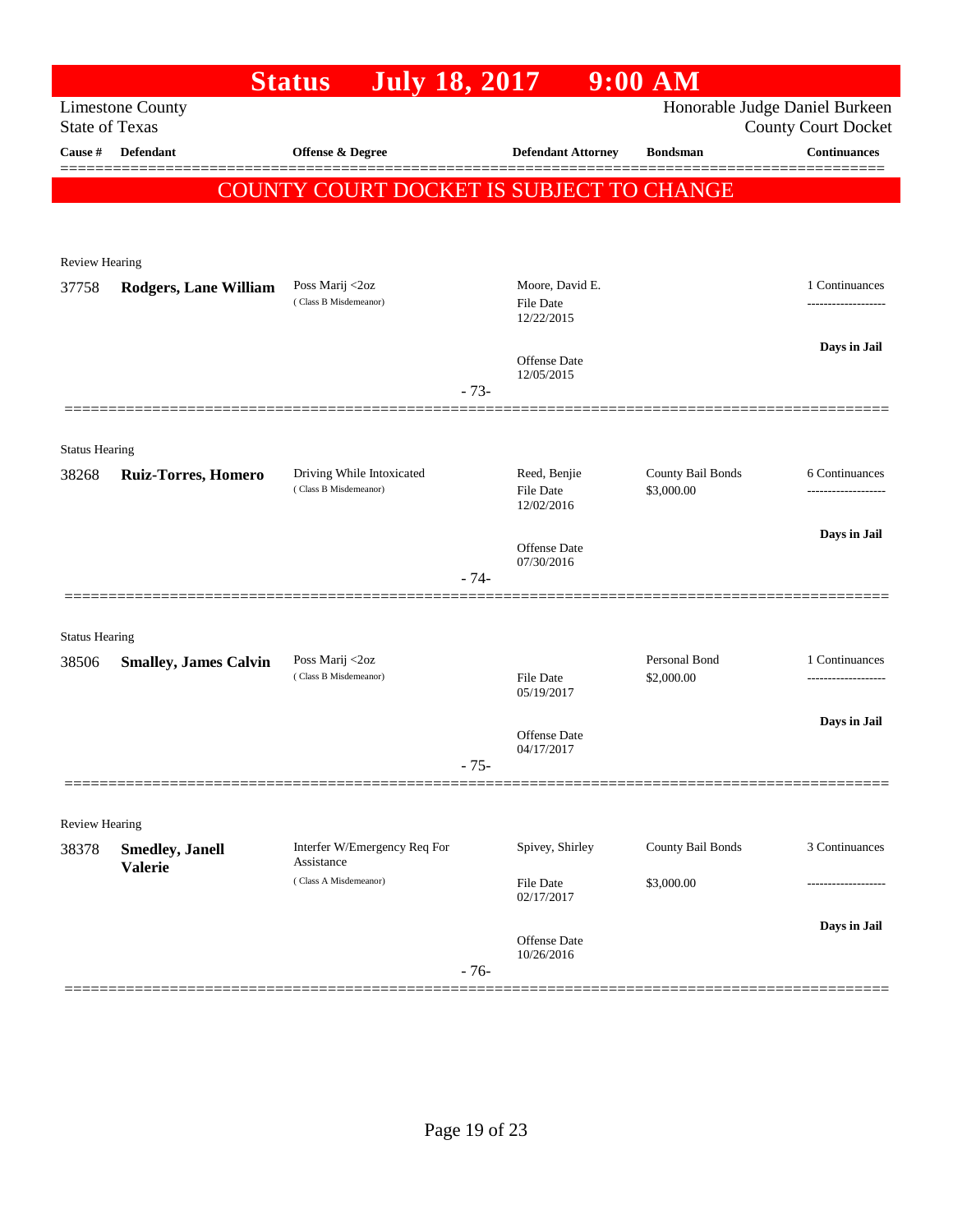|                                  |                              | <b>July 18, 2017</b><br><b>Status</b>           |                                | $9:00$ AM         |                                                   |
|----------------------------------|------------------------------|-------------------------------------------------|--------------------------------|-------------------|---------------------------------------------------|
|                                  | <b>Limestone County</b>      |                                                 |                                |                   | Honorable Judge Daniel Burkeen                    |
| <b>State of Texas</b><br>Cause # | Defendant                    | Offense & Degree                                | <b>Defendant Attorney</b>      | <b>Bondsman</b>   | <b>County Court Docket</b><br><b>Continuances</b> |
|                                  |                              |                                                 |                                |                   |                                                   |
|                                  |                              | <b>COUNTY COURT DOCKET IS SUBJECT TO CHANGE</b> |                                |                   |                                                   |
|                                  |                              |                                                 |                                |                   |                                                   |
| Plea Hearing                     |                              |                                                 |                                |                   |                                                   |
| 31463                            | <b>Smith, Jessica Yvonne</b> | Asslt Causes Bodily Injury Family               |                                |                   | 2 Continuances                                    |
|                                  |                              | Violence<br>(Class A Misdemeanor)               | <b>File Date</b><br>06/21/2006 |                   |                                                   |
|                                  |                              |                                                 | Offense Date                   |                   | Days in Jail                                      |
|                                  |                              |                                                 | 06/04/2006<br>$-77-$           |                   |                                                   |
|                                  |                              |                                                 |                                |                   |                                                   |
| <b>Status Hearing</b>            |                              |                                                 |                                |                   |                                                   |
| 38247                            | Strain, Jakeldrick           | Poss Marij <2oz                                 | Reed, Benjie                   | Reed, Benjie      | 3 Continuances                                    |
|                                  | Jaquawn                      | (Class B Misdemeanor)                           | <b>File Date</b><br>11/17/2016 | \$5,000.00        |                                                   |
|                                  |                              |                                                 |                                |                   | Days in Jail                                      |
|                                  |                              |                                                 | Offense Date<br>10/22/2016     |                   |                                                   |
|                                  |                              |                                                 | $-78-$                         |                   |                                                   |
|                                  |                              |                                                 |                                |                   |                                                   |
| Review Hearing<br>36721          | <b>Thompson, Robert</b>      | Assault Causes Bodily Injury Family             |                                | County Bail Bonds | 17 Continuances                                   |
|                                  | Alan                         | Violence                                        |                                |                   |                                                   |
|                                  |                              | (Class A Misdemeanor)                           | <b>File Date</b><br>11/21/2013 | \$3,000.00        | .                                                 |
|                                  |                              |                                                 |                                |                   | Days in Jail                                      |
|                                  |                              |                                                 | Offense Date<br>11/01/2013     |                   |                                                   |
|                                  |                              |                                                 | $-79-$                         |                   |                                                   |
|                                  |                              |                                                 |                                |                   |                                                   |
| <b>Review Hearing</b><br>36722   | <b>Thompson, Robert</b>      | Interfer W/Emergency Call                       |                                | County Bail Bonds | 17 Continuances                                   |
|                                  | <b>Alan</b>                  | (Class A Misdemeanor)                           |                                |                   |                                                   |
|                                  |                              |                                                 | File Date<br>11/21/2013        | \$3,000.00        |                                                   |
|                                  |                              |                                                 | Offense Date                   |                   | Days in Jail                                      |
|                                  |                              |                                                 | 11/01/2013<br>$-80-$           |                   |                                                   |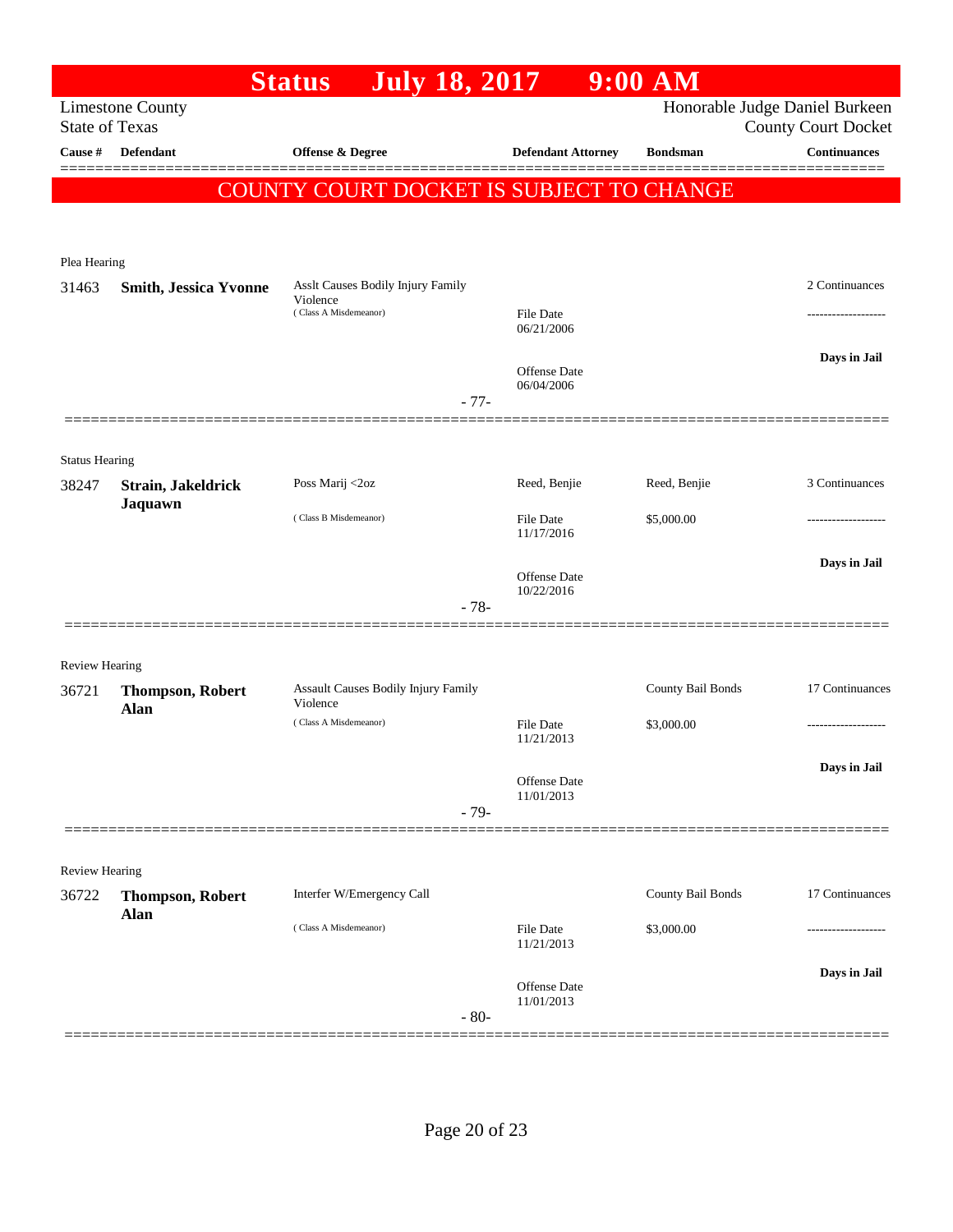|                                  |                                    | <b>July 18, 2017</b><br><b>Status</b>                    |                                     | $9:00$ AM                         |                                                   |
|----------------------------------|------------------------------------|----------------------------------------------------------|-------------------------------------|-----------------------------------|---------------------------------------------------|
|                                  | <b>Limestone County</b>            |                                                          |                                     |                                   | Honorable Judge Daniel Burkeen                    |
| <b>State of Texas</b><br>Cause # | <b>Defendant</b>                   |                                                          |                                     | <b>Bondsman</b>                   | <b>County Court Docket</b><br><b>Continuances</b> |
|                                  |                                    | Offense & Degree                                         | <b>Defendant Attorney</b>           |                                   |                                                   |
|                                  |                                    | COUNTY COURT DOCKET IS SUBJECT TO CHANGE                 |                                     |                                   |                                                   |
|                                  |                                    |                                                          |                                     |                                   |                                                   |
|                                  |                                    |                                                          |                                     |                                   |                                                   |
| <b>Status Hearing</b><br>38343   |                                    | Driving While Intoxicated                                | Green, Neal                         | County Bail Bonds                 | 4 Continuances                                    |
|                                  | <b>Thompson, William</b><br>Howard |                                                          |                                     |                                   |                                                   |
|                                  |                                    | (Class B Misdemeanor)                                    | File Date<br>01/26/2017             | \$1,500.00                        |                                                   |
|                                  |                                    |                                                          |                                     |                                   | Days in Jail                                      |
|                                  |                                    |                                                          | <b>Offense Date</b><br>07/17/2016   |                                   |                                                   |
|                                  |                                    | $-81-$                                                   |                                     |                                   |                                                   |
|                                  |                                    |                                                          |                                     |                                   |                                                   |
| <b>Status Hearing</b>            |                                    |                                                          |                                     |                                   |                                                   |
| 38425                            | <b>Waldrop, Rachel</b>             | False Drug Test Falsification Device                     | Reed, Benjie                        | Reed, Benjie                      | 3 Continuances                                    |
|                                  | <b>Deanne</b>                      | (Class B Misdemeanor)                                    | File Date                           | \$2,000.00                        |                                                   |
|                                  |                                    |                                                          | 04/18/2017                          |                                   |                                                   |
|                                  |                                    |                                                          |                                     |                                   | Days in Jail                                      |
|                                  |                                    |                                                          | Offense Date<br>03/27/2017          |                                   |                                                   |
|                                  |                                    | $-82-$                                                   |                                     |                                   |                                                   |
|                                  |                                    |                                                          |                                     |                                   |                                                   |
| Review Hearing                   |                                    |                                                          |                                     |                                   |                                                   |
| 38384                            | <b>Watson, Ronald Vick</b>         | Poss Cs Pg $3 < 28g$<br>(Class A Misdemeanor)            | Spivey, Shirley<br><b>File Date</b> | Freebird Bail Bonds<br>\$1,500.00 | 3 Continuances                                    |
|                                  |                                    |                                                          | 02/23/2017                          |                                   |                                                   |
|                                  |                                    |                                                          | Offense Date                        |                                   | 87 Days in Jail                                   |
|                                  |                                    |                                                          | 10/31/2016                          |                                   |                                                   |
|                                  |                                    | $-83-$                                                   |                                     |                                   |                                                   |
|                                  |                                    |                                                          |                                     |                                   |                                                   |
| <b>Status Hearing</b>            |                                    |                                                          |                                     |                                   |                                                   |
| 38379                            | Webb, Jeremy Wayne                 | Theft Prop <\$100 W/Prev Convic<br>(Class B Misdemeanor) | Reed, Benjie<br><b>File Date</b>    | Reed, Benjie<br>\$1,000.00        | 3 Continuances                                    |
|                                  |                                    |                                                          | 02/17/2017                          |                                   |                                                   |
|                                  |                                    |                                                          | Offense Date                        |                                   | Days in Jail                                      |
|                                  |                                    |                                                          | 01/09/2017                          |                                   |                                                   |
|                                  |                                    | $-84-$                                                   |                                     |                                   |                                                   |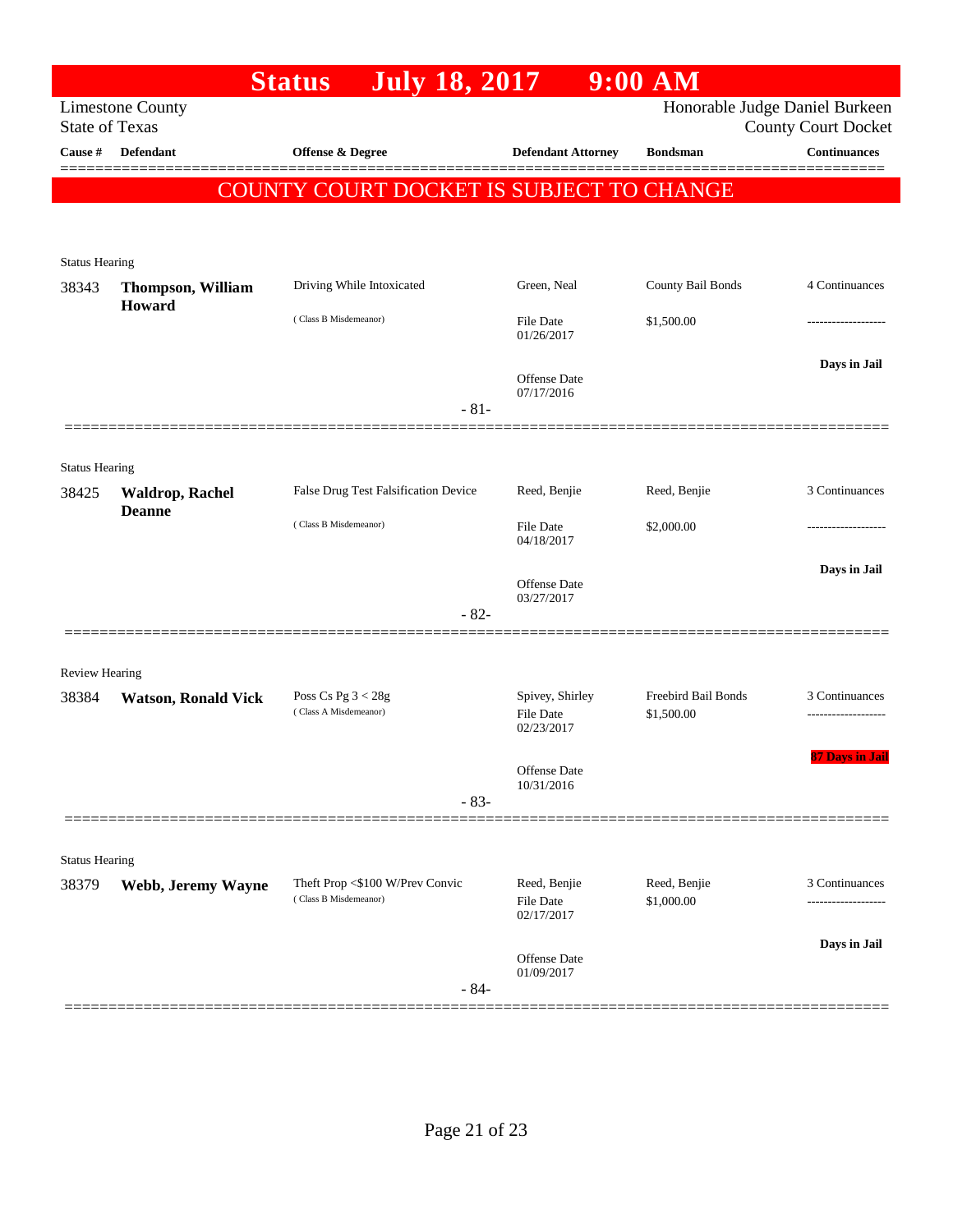|                       |                             | <b>July 18, 2017</b><br><b>Status</b>                                      |        |                                             | $9:00$ AM                  |                                                              |
|-----------------------|-----------------------------|----------------------------------------------------------------------------|--------|---------------------------------------------|----------------------------|--------------------------------------------------------------|
| <b>State of Texas</b> | <b>Limestone County</b>     |                                                                            |        |                                             |                            | Honorable Judge Daniel Burkeen<br><b>County Court Docket</b> |
| Cause #               | Defendant                   | Offense & Degree                                                           |        | <b>Defendant Attorney</b>                   | <b>Bondsman</b>            | <b>Continuances</b>                                          |
|                       |                             | COUNTY COURT DOCKET IS SUBJECT TO CHANGE                                   |        |                                             |                            |                                                              |
|                       |                             |                                                                            |        |                                             |                            |                                                              |
| <b>Status Hearing</b> |                             |                                                                            |        |                                             |                            |                                                              |
| 38128                 | <b>West, Chris Demont</b>   | Driving W/Lic Inv W/Prev<br>Conv/Susp/W/O Fin Res                          |        |                                             | County Bail Bonds          | 8 Continuances                                               |
|                       |                             | (Class B Misdemeanor)                                                      |        | File Date<br>08/16/2016                     | \$2,000.00                 | -----------------                                            |
|                       |                             |                                                                            |        | <b>Offense</b> Date                         |                            | Days in Jail                                                 |
|                       |                             |                                                                            | $-85-$ | 07/03/2016                                  |                            |                                                              |
|                       |                             |                                                                            |        |                                             |                            |                                                              |
| <b>Status Hearing</b> |                             |                                                                            |        |                                             |                            |                                                              |
| 38410                 | <b>West, Chris Demont</b>   | Driving W/Lic Inv W/Prev<br>Conv/Susp/W/O Fin Res<br>(Class B Misdemeanor) |        |                                             | Freebird Bail Bonds        | 3 Continuances                                               |
|                       |                             |                                                                            |        | <b>File Date</b><br>03/22/2017              | \$1,500.00                 |                                                              |
|                       |                             |                                                                            |        |                                             |                            | Days in Jail                                                 |
|                       |                             |                                                                            |        | Offense Date<br>02/12/2017                  |                            |                                                              |
|                       |                             |                                                                            | $-86-$ |                                             |                            |                                                              |
| <b>Status Hearing</b> |                             |                                                                            |        |                                             |                            |                                                              |
| 38401                 | Williams, Teresa Ann        | Driving W/Lic Inv W/Prev                                                   |        |                                             | County Bail Bonds          | 3 Continuances                                               |
|                       |                             | Conv/Susp/W/O Fin Res<br>(Class B Misdemeanor)                             |        | <b>File Date</b><br>03/16/2017              | \$1,000.00                 |                                                              |
|                       |                             |                                                                            |        |                                             |                            | Days in Jail                                                 |
|                       |                             |                                                                            |        | Offense Date<br>02/10/2017                  |                            |                                                              |
|                       |                             |                                                                            | $-87-$ |                                             |                            |                                                              |
|                       |                             |                                                                            |        |                                             |                            |                                                              |
| <b>Status Hearing</b> |                             |                                                                            |        |                                             |                            |                                                              |
| 37643                 | <b>Wilson, Dustin Dwain</b> | Poss Marij <2oz<br>(Class B Misdemeanor)                                   |        | Reed, Stephen M.<br>File Date<br>09/30/2015 | Stephen Reed<br>\$2,000.00 | 1 Continuances<br>-----------------                          |
|                       |                             |                                                                            |        |                                             |                            | Days in Jail                                                 |
|                       |                             |                                                                            | $-88-$ | Offense Date<br>08/26/2015                  |                            |                                                              |